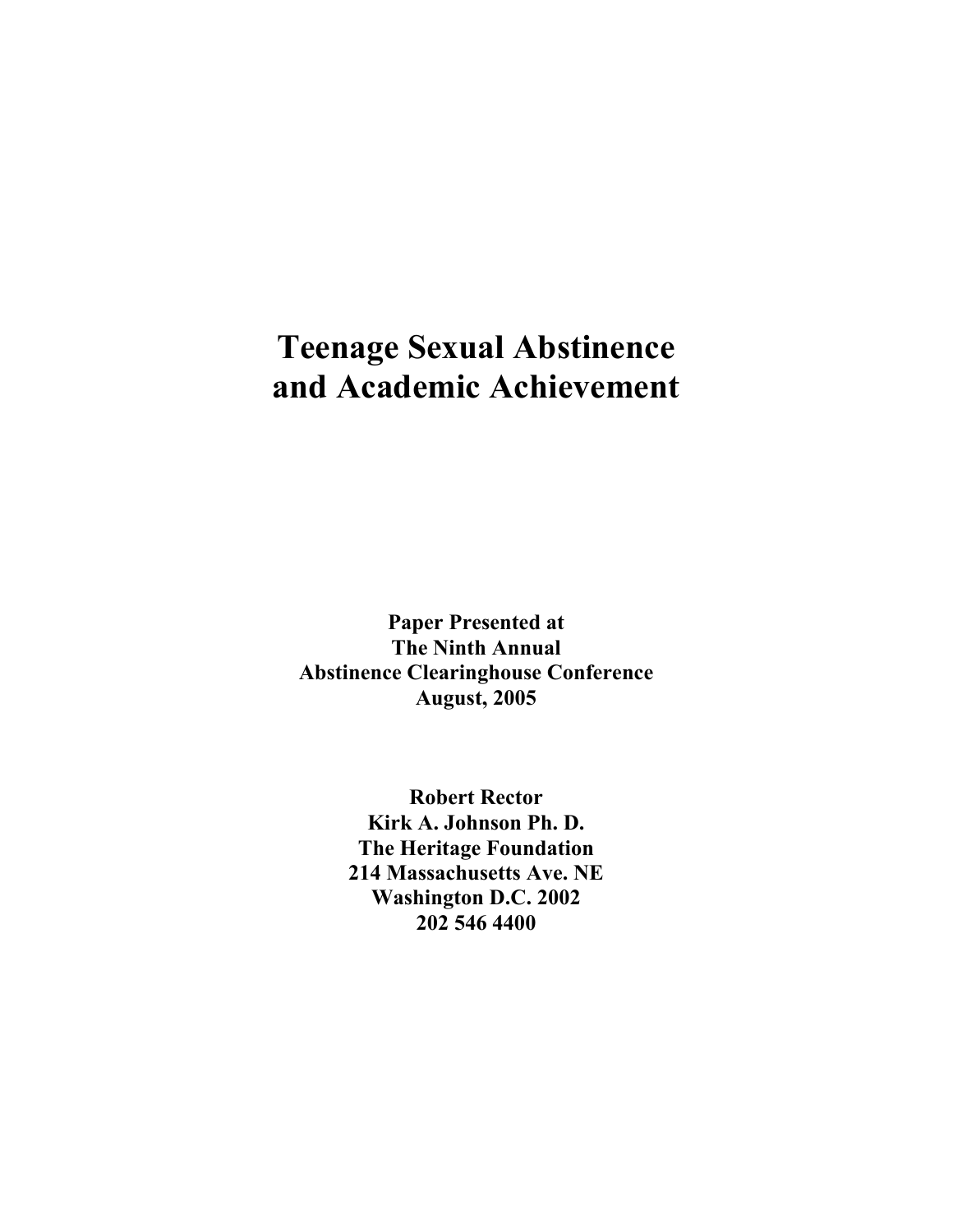### **Introduction**

There is strong and widespread support of teaching sexual abstinence to American teens. Over 90 percent of parents, at a minimum, want teens to be taught to abstain from sexual activity until they have at least finished high school. (Some 84 percent of parents favor teaching a stronger standard: abstinence until a couple is married or close to marriage.<sup>[1](#page-1-0)</sup>) Teens themselves also favor abstinence education: over 90 percent agree that teens should be taught to abstain from sex until they have at least finished high school. $2$ 

Teaching abstinence is not only very popular; it also makes sense. Social science data show that teens who abstain from sex do substantially better on a wide range of outcomes. For example, teens who abstain from sex are less likely to be depressed and to attempt suicide; to experience STDs; to have children out-of-wedlock; and to live in poverty and welfare dependence as adults.<sup>[3](#page-1-2)</sup> Finally, teens who delay sexual activity are more likely to have stable and enduring marriages as adults.<sup>[4](#page-1-3)</sup>

This paper provides new findings on the positive effects of teen abstinence. It examines the linkages between teen sexual activity and academic performance using recently released data from the National Longitudinal Study of Adolescent Health (Add Health), a national survey funded by more than 17 federal agencies.

The Add Health data show that teens who abstain from sex during high school years are substantially less likely to be expelled from school; less likely to drop out of high school; and more likely to attend and graduate from college. When compared to sexually active teens, those who abstain from sexual activity during high school years (e.g., at least until age 18) are:

- $\bullet$  60 percent less likely to be expelled from school;
- $\bullet$  50 percent less likely to drop out of high school;
- almost twice as likely to graduate from college.

However, it might be possible that the differences in academic achievement between sexually active and abstinent teens are due to differences in social background factors such as parental education, gender, race, family structure, and family income. In this paper, regression analyses were used to check for this possibility; in this statistical procedure, abstaining teens were compared to sexually active teens with identical social

 $\overline{a}$ 

<sup>&</sup>lt;sup>1</sup> Robert Rector, Melissa G. Pardue and Shannan Martin, "What Do Parents Want Taught in Sex Education Programs?" *The Heritage Foundation Backgrounder,* No. 1772, January 28, 2004. 2

<sup>&</sup>lt;sup>2</sup> National Campaign to Prevent Teen Pregnancy, *Americans Sound Off About Teen Pregnancy*, December 2003, p. 8.

<sup>&</sup>lt;sup>3</sup> Denise Holfers, et al., "Adolescent Depression and Suicide Risk: Association with Sex and Drug Behavior," *American Journal of Preventive Medicine,* Volume 27, No. 3, 2004. Robert E. Rector, Kirk A. Johnson, Ph.D., Lauren R. Noyes, and Shannan Martin, *The Harmful Effects of Early Sexual Activity and Multiple Sexual Partners Among Women: A Book of Charts,* The Heritage Foundation, June 23, 2004. 4

<span id="page-1-3"></span><span id="page-1-2"></span><span id="page-1-1"></span><span id="page-1-0"></span> $4$  Rector, Johnson, Noyes, and Martin, *op. cit.*, p. 10.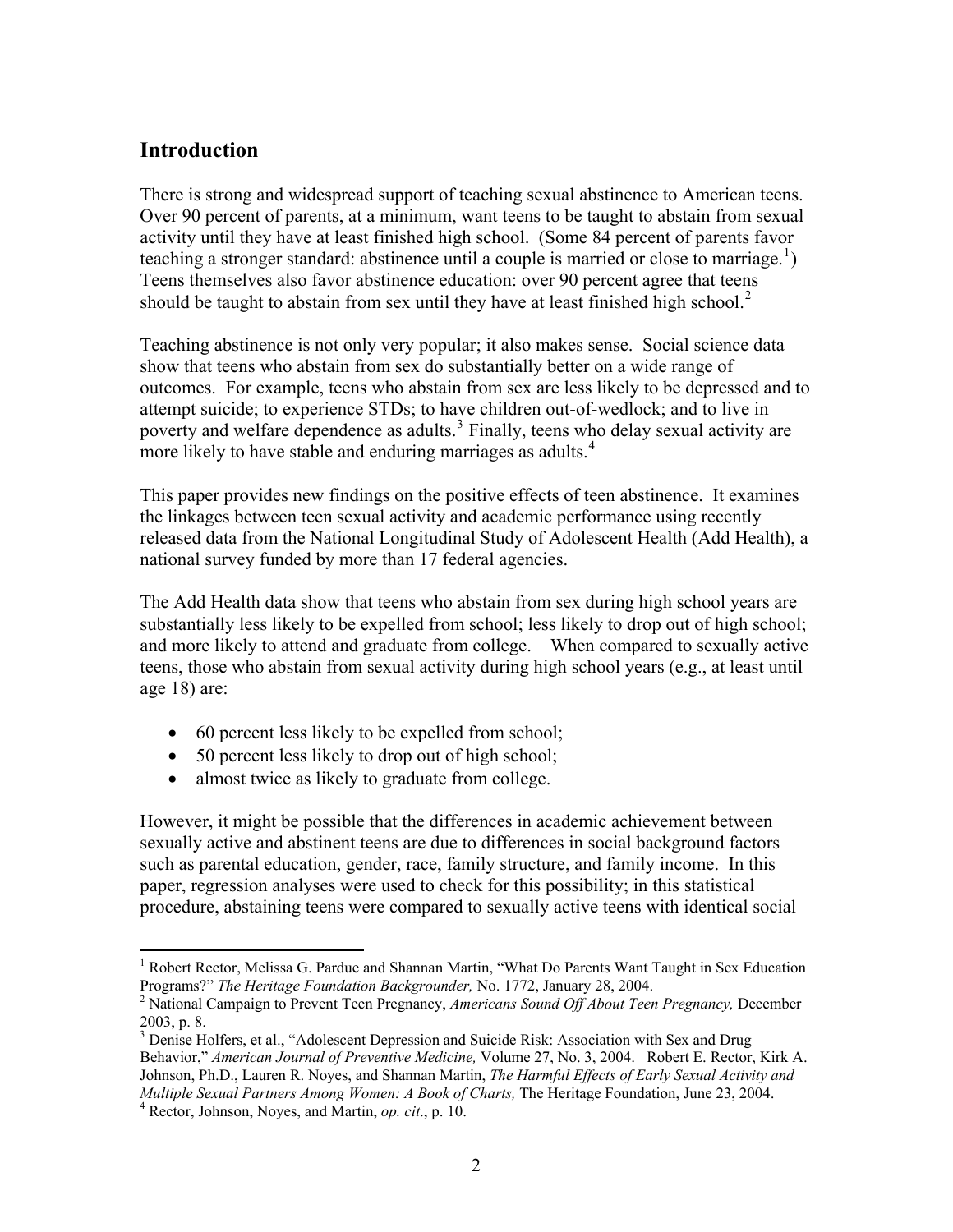background characteristics. The inclusion of social background factors such as race, parental education, family income, and family structure had little impact on the findings. Even after inclusion of background factors, teen virginity was found to be a significant and independent predictor of academic success. Abstaining teens did dramatically better academically when compared to sexually active teens from identical socio-economic backgrounds.

The linkage between academic achievement and teen abstinence has two primary explanations. First, teens who abstain will be subject to less emotional turmoil and fewer psychological distractions; this will enable them to better focus on schoolwork. Second, abstinence and academic achievement are promoted by common underlying character traits. Teens who abstain are likely to have greater future orientation, greater impulse control, greater perseverance, greater resistance to peer pressure, and more respect for parental and societal values. These traits are likely to contribute to higher academic achievement.

In short, teen virgins are more likely to possess character traits that lead to success in life. Moreover, the practice of abstinence is likely to foster positive character traits that, in turn, will contribute to academic performance.

It might be argued that the academic differences between abstaining and sexually active teens were caused by unplanned births among sexually active teens. A childbirth by a teenage girl is very likely to lead to a premature end to education. However, teenage child-bearing does not seem to be the major factor leading to academic differences between abstaining and non-abstaining teens. Even when girls who gave birth before age 18 are excluded from the analysis, the differences in academic outcomes between abstinent and sexual active teens remain virtually unchanged.

It might be further argued that sexually active teens who use contraception will perform as well academically as those who remain virgins through high school. The data refute this notion. While sexually active teens who use contraception have somewhat better academic performance than active teens who do not contracept, the academic attainment of sexually active teens who use contraception remains substantially below the attainment of students who abstained from sex at least through high school.

In our society, greater educational attainment leads, on average, to higher lifetime incomes. Because they are more successful in school, teen virgins can expect to have, on average, incomes that will be 16 percent higher than sexually active teens from identical socio-economic backgrounds. This will mean an average increase of \$370,000 in income over a lifetime.

## **The Add Health Survey**

The analysis presented in this paper is based on data from the National Longitudinal Survey of Adolescent Health (Add Health), a major survey of adolescent and young adult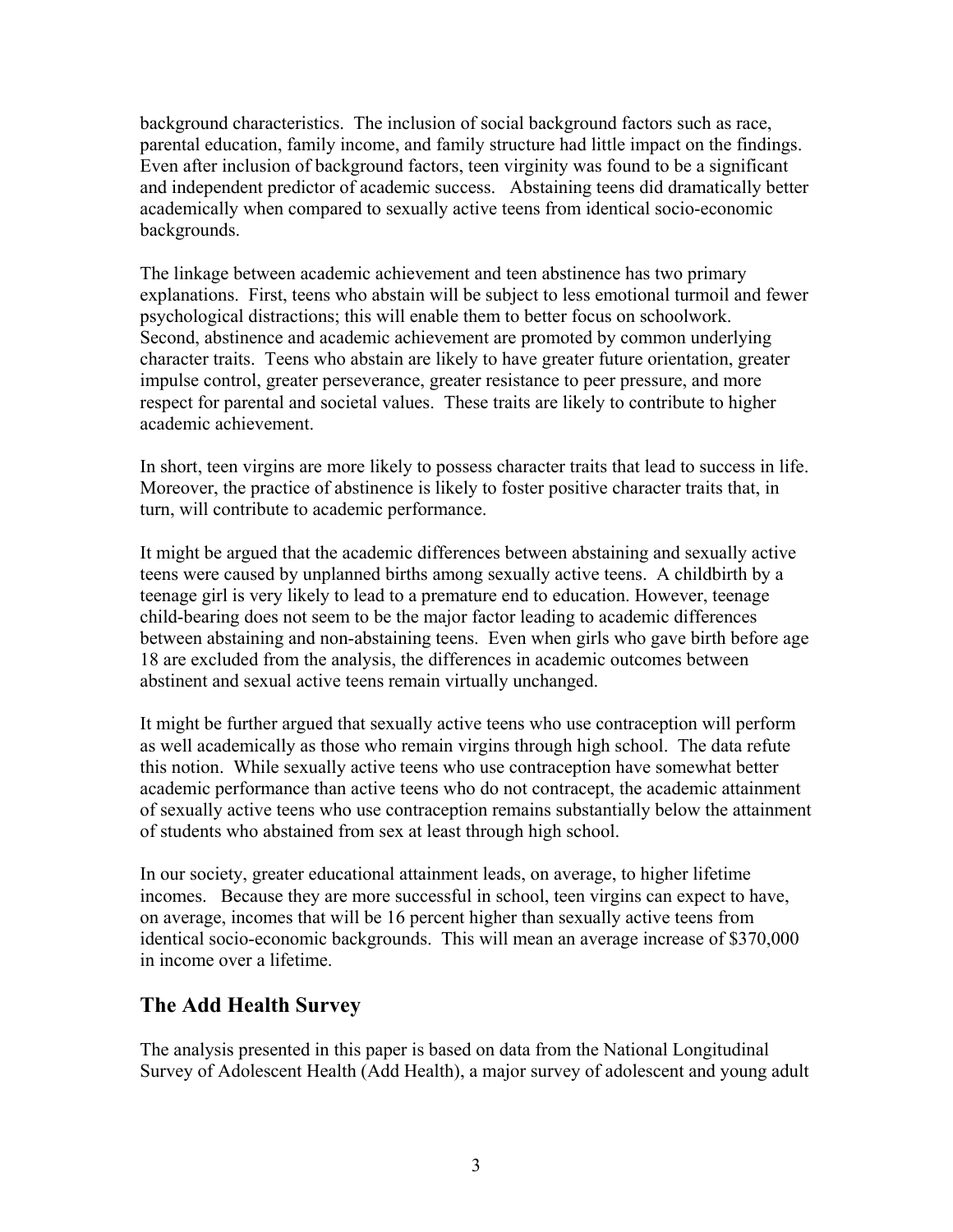<span id="page-3-0"></span>behavior which is funded by more than 17 federal agencies.<sup>[5](#page-3-0)</sup> The Add Health survey is based on a nationally representative survey of roughly 14,000 youth. The survey is longitudinal, meaning that the same young people are followed over time and reinterviewed in subsequent years. The Add Health survey started with interviews of junior-high and high-school–aged students in 1994. These same students were asked a second wave of questions in 1995 and a third wave in 2001. By 2001, most of the youth in the survey were between the ages of 19 and 25. In each interview year, students were asked questions about their sexual behavior. The longitudinal nature of the Add Health survey data make it highly suitable for investigating the relationship between early sexual activity and subsequent academic achievement.

## **Finding: School Expulsion**

The Add Health data show that teens who became sexually active before age 18 were almost three times more likely to be expelled from school than were teens who remained virgins while in high school. As Chart 1 shows, 9.9 percent of teens who had sexual intercourse before age 18 were expelled from school at least once. By contrast, the expulsion rate among teens who did not have intercourse was substantially lower: 3.5 percent.

## **Finding: High School Dropout Rates**

The same pattern appears when high school dropout rates are examined. As Chart 2 shows, over 21 percent of teens who began sexual activity before age 18 dropped out of school before graduating from high school. The dropout rate of teens who remained virgins at least until age 18 was substantially lower at 8.6 percent. Overall, sexually active teens were two and a half times more likely to drop out of high school than were sexually abstinent teens.

## **Finding: College Attendance and Graduation**

The Add Health data show that teens who remained virgins through high school were twice as likely to graduate from college as were sexually active teens. Some 15.8 percent of teens who remained virgins at least until age 18 had graduated from college by the final wave of the Add Health survey. By contrast, only 7.4 percent of teens who became sexually active before age 18 had graduated.

The relatively low overall rates of college graduation are a reflection of the young age of the Add Health sample. As noted, by the final wave of the survey in 2001, the youth

 $\overline{a}$ <sup>5</sup>This research uses data from Add Health, a program project designed by J. Richard Udry, Peter S. Bearman, and Kathleen Mullan Harris and funded by a grant P01-HD31921 from the National Institute of Child Health and Human Development, with cooperative funding from 17 other agencies. Persons interested in obtaining data files from Add Health should contact Add Health, Carolina Population Center, 123 West Franklin Street, Chapel Hill, NC 27516-2524 (*addhealth@unc.edu*).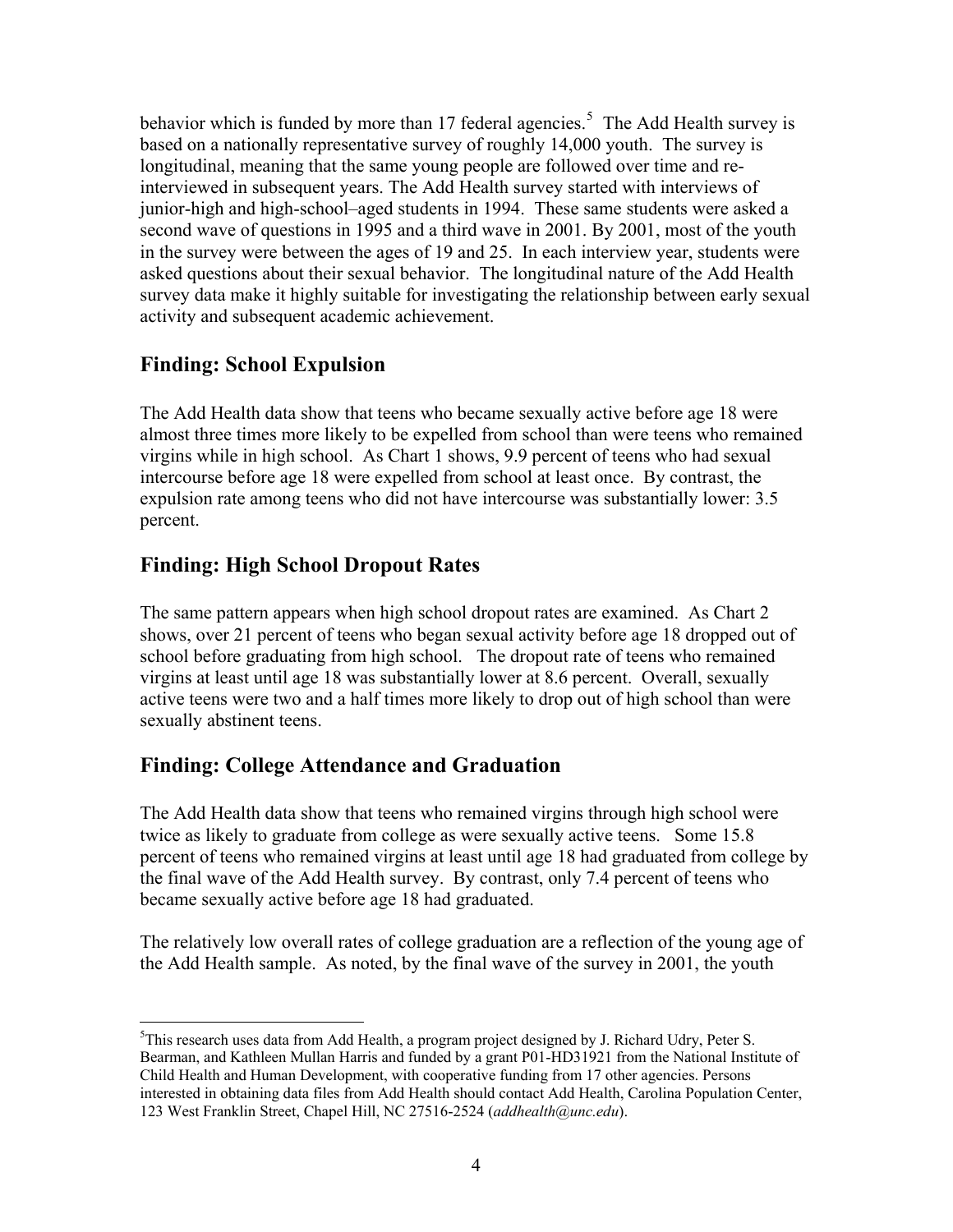

# 3.5% 9.9% 0% 2% 4% 6% 8% 10% 12% Abstinent Teens (Teens Who Did Not Have Sex Before Age 18) Sexually Active Teens (Teens Who Had Sex Before Age 18) **Percent Ever Expelled From School**

**Teen Sex Activity and School Expulsion**

Source: National Longitudinal Survey of Adolescent Health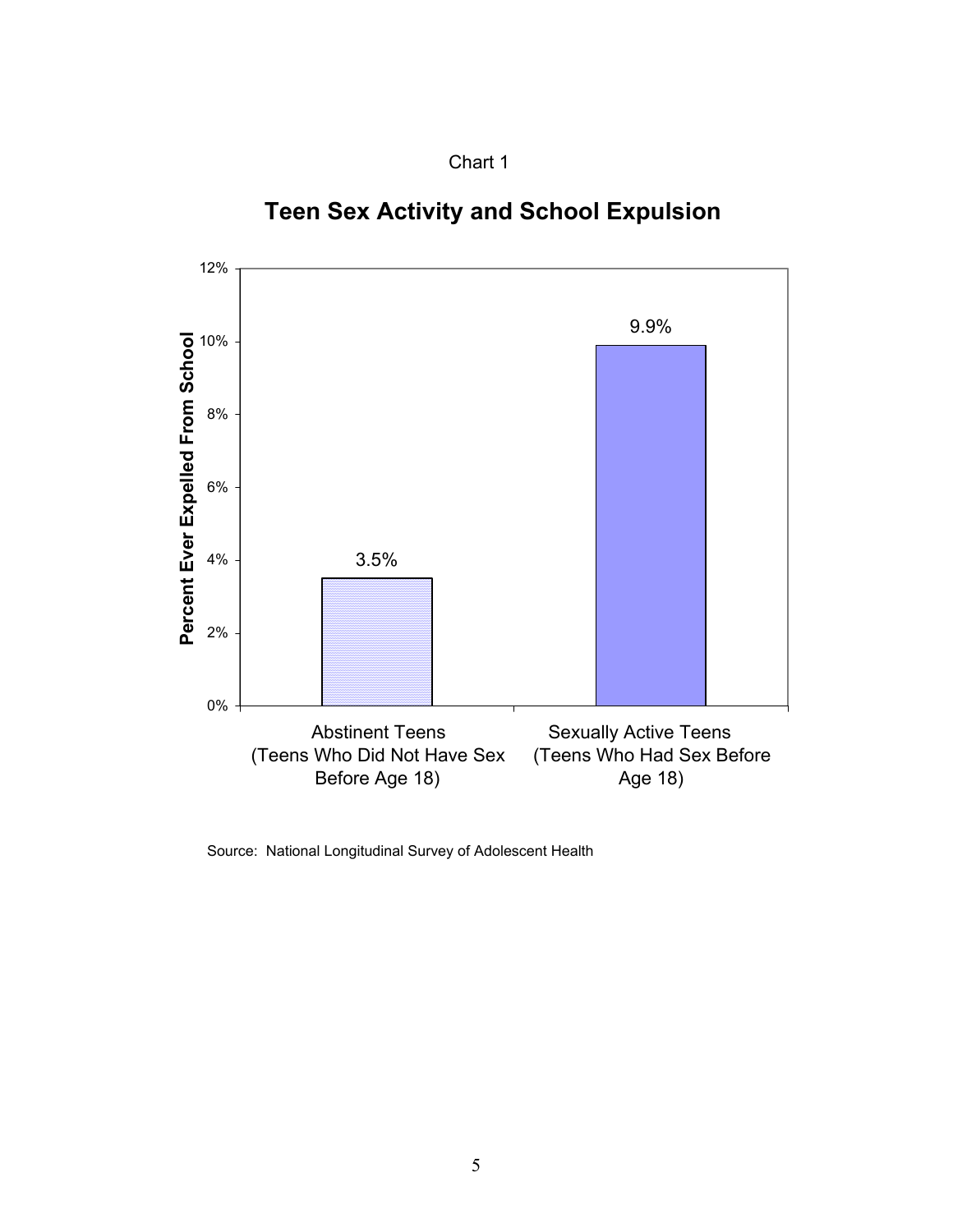



Source: National Longitudinal Survey of Adolescent Health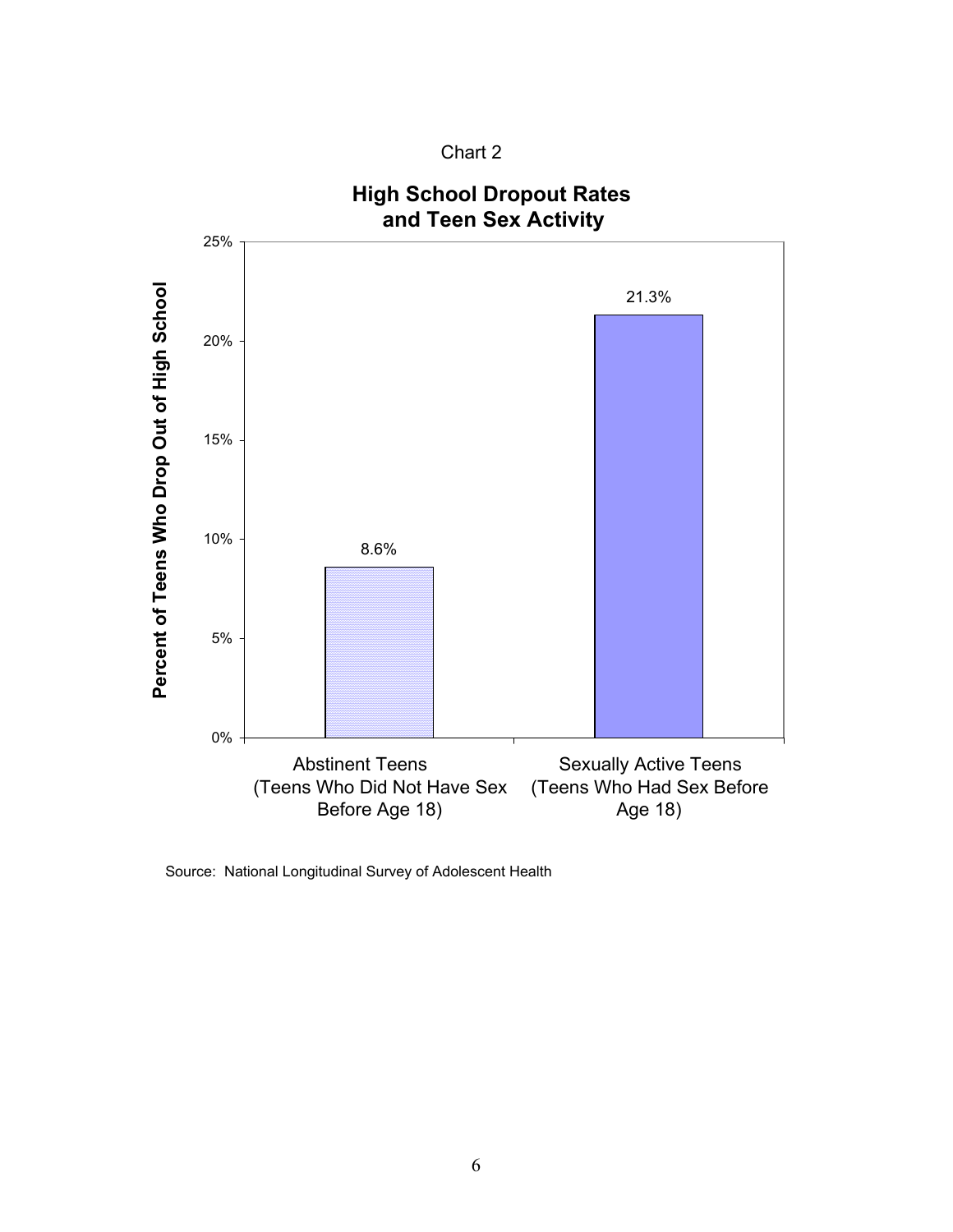

## **College Attendance and Graduation and Teen Sexual Activity**



Source: National Longitudinal Survey of Adolescent Health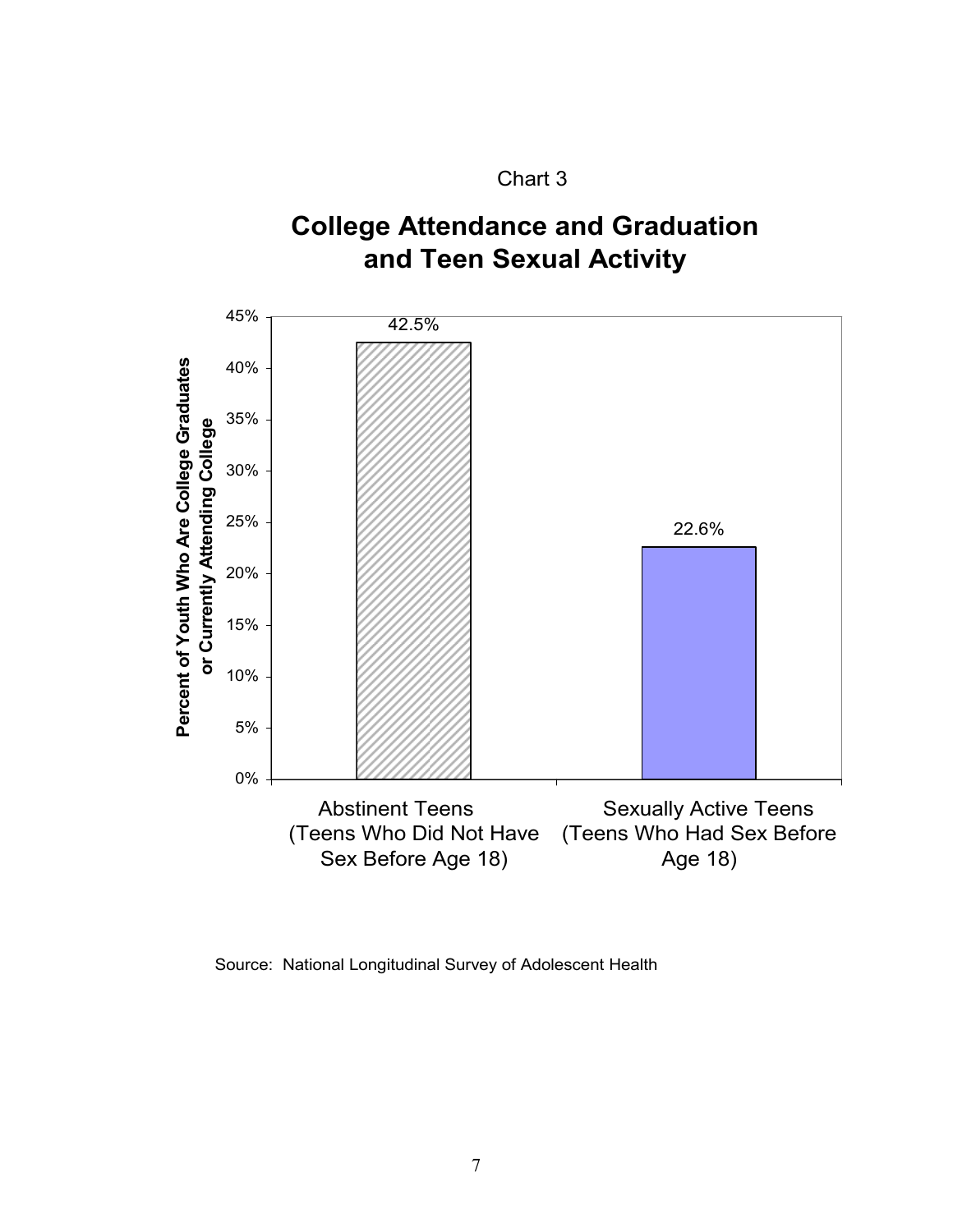## Academic Achievement and Teen Sexual Activity\*

| <b>Academic Outcome</b>                         | <b>Abstinent Teens</b><br>(Teens Who Did Not<br><b>Have Intercourse</b><br>Before Age 18) | <b>Sexually Active Teens</b><br>(Teens Who Had<br><b>Intercourse Before</b><br>Age 18) |
|-------------------------------------------------|-------------------------------------------------------------------------------------------|----------------------------------------------------------------------------------------|
| <b>High School Dropouts</b>                     | 8.6%                                                                                      | 21.3%                                                                                  |
| High School Graduates with No College           | 26.4%                                                                                     | 32.5%                                                                                  |
| Attended but Failed to Complete College         | 22.5%                                                                                     | 23.5%                                                                                  |
| College Graduate or Currently Attending College | 42.5%                                                                                     | 22.6%                                                                                  |
| College Degree, BA/BS                           | 15.8%                                                                                     | 7.4%                                                                                   |
| * Unadjusted data                               |                                                                                           |                                                                                        |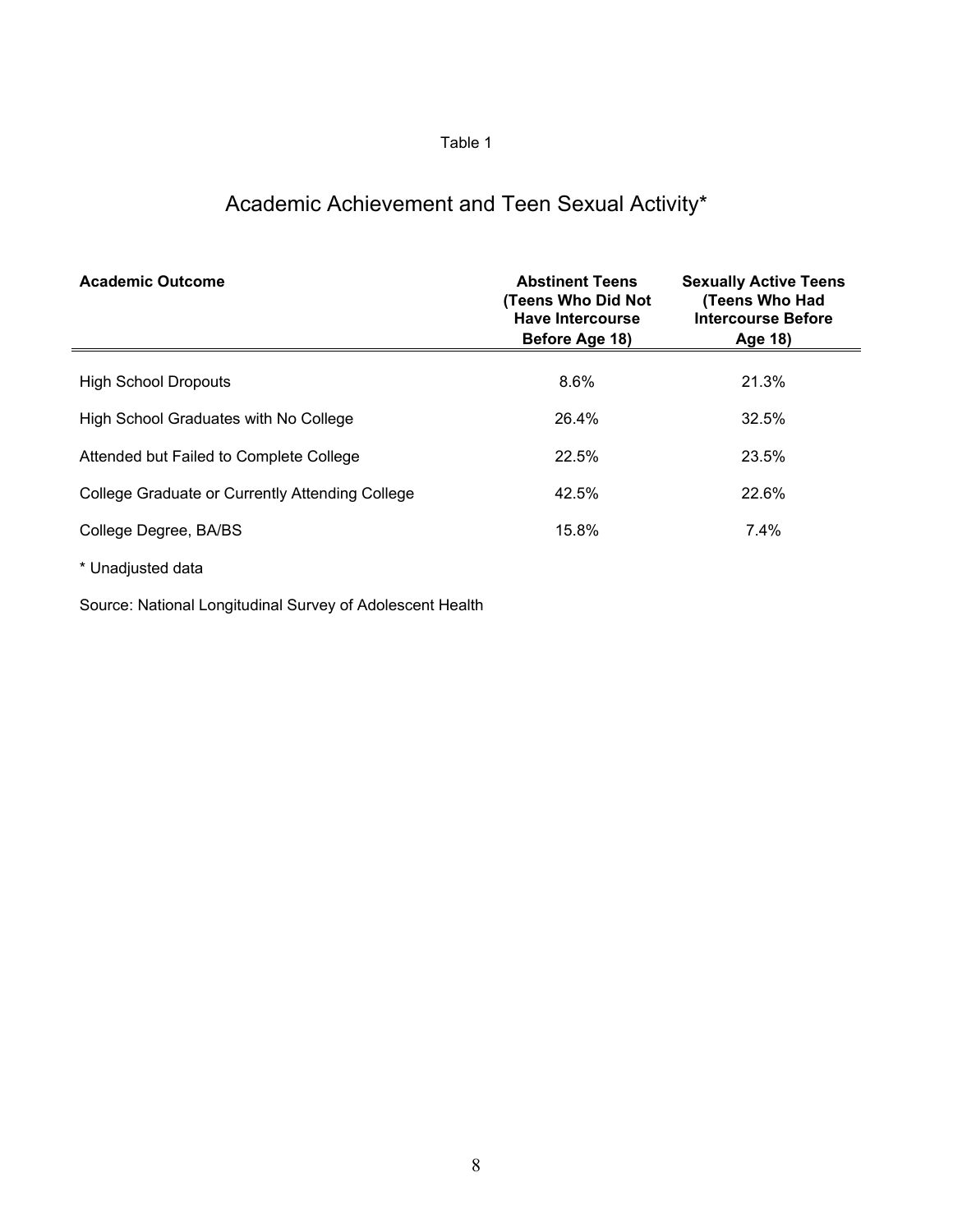were aged between 19 and 25. Consequently, many had entered and were attending college but had not yet graduated.

Chart 3 shows the percentage of youth who were either currently attending or had already graduated from college by the final wave of the survey. The chart reveals a now familiar pattern: 42.5 percent of teens who remained virgins through high school were either currently attending or had already graduated from college. By contrast, only 22.6 percent of teens who sexually active before age 18 were attending or had graduated from college. The rate of college attendance/graduation among teen virgins was almost twice that of sexually active teens. (The overall differences between abstinent and sexually active teens are summarized in Table 1.)

## **The Role of Social Background Factors**

Table 2 shows the average social characteristics of abstinent and non-abstinent teens. Overall, the two groups are similar; however, some background differences exist between the groups. Abstinent teens are more likely to come from married two-parent families, have higher family incomes, and have better educated parents. Abstinent teens are less likely to be black and more likely to be Asian.

It may be these social background factors rather than abstinence, per se, that lead to improved academic performance. To examine this possibility, we performed multivariate logistic regression analyses that held social background factors constant. In this statistical procedure, abstinent youth were compared to sexually active youth who were otherwise identical in race, gender, family income, parental education, and a wide range of other social variables.

Four separate regression analyses were performed, measuring four different dependent or outcome variables. These academic outcome variables were: school expulsion, dropping out of high school; and current college attendance or graduation, and college graduation. (The full regressions are presented in appendix tables 1-4.)

The independent or explanatory variables used in each of the three regressions included:

- $\bullet$  gender;
- $\bullet$  race;
- $\bullet$  parental education (highest grade level achieved by either parent);
- $\bullet$  family income;
- $\bullet$  family structure, (e.g., is the youth from a married family, a single-parent family or a step family)
- $\bullet$  self-esteem, measured on a 1 to 5 scale;
- religiosity a continuous variable on a scale of 1 to 4 based on the average scores of responses to the questions: how often do you attend religious services, how often do you pray, and how important is religion to you.
- youth's age at time of interview; and,
- $\bullet$  teen abstinence whether the youth had sexual intercourse before age 18.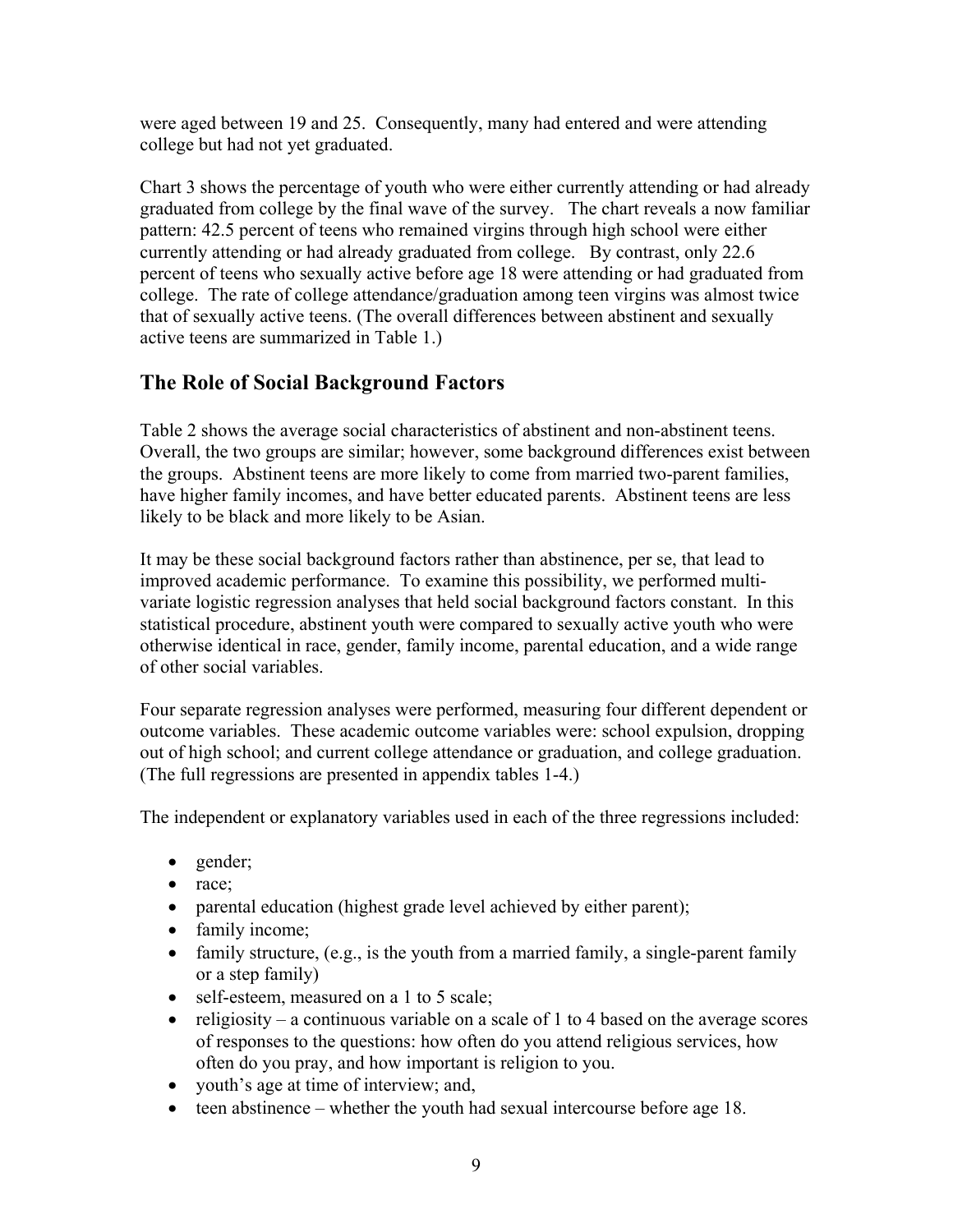## Descriptive Statistics

| <b>Variables</b>                   | <b>Abstinent Teens</b><br>(Teens Who Did Not<br><b>Have Sex Before</b><br>Age 18) | <b>Sexually Active Teens</b><br><b>(Teens Who Had Sex</b><br>Before Age 18) |
|------------------------------------|-----------------------------------------------------------------------------------|-----------------------------------------------------------------------------|
|                                    |                                                                                   |                                                                             |
| % Female                           | 47.6%                                                                             | 50.1%                                                                       |
| % White                            | 69.4%                                                                             | 68.1%                                                                       |
| % Black                            | 11.4%                                                                             | 18.2%                                                                       |
| % Hispanic                         | 13.0%                                                                             | 10.8%                                                                       |
| % Asian                            | 5.5%                                                                              | 2.1%                                                                        |
| % From Intact Married Family       | 75.2%                                                                             | 61.9%                                                                       |
| % From Single-Parent Family        | 17.4%                                                                             | 25.3%                                                                       |
| % From Cohabiting or Step-Parent   |                                                                                   |                                                                             |
| Family                             | 3.2%                                                                              | 6.2%                                                                        |
| % From Other Family                | 4.1%                                                                              | 6.4%                                                                        |
| Family Income                      | \$50,667                                                                          | \$42,893                                                                    |
| Parent is High School Dropout      | 15.8%                                                                             | 16.7%                                                                       |
| Parent is High School Graduate (No |                                                                                   |                                                                             |
| College)                           | 27.5%                                                                             | 34.7%                                                                       |
| Parent with Some College           | 28.4%                                                                             | 29.4%                                                                       |
| Parent has College Degree          | 28.2%                                                                             | 19.2%                                                                       |
| Self-Esteem Score                  | 4.07                                                                              | 4.02                                                                        |
| <b>Religiosity Index Score</b>     | 2.99                                                                              | 2.68                                                                        |
| Age at Wave Three Interview        | 21.9 years                                                                        | 21.7 years                                                                  |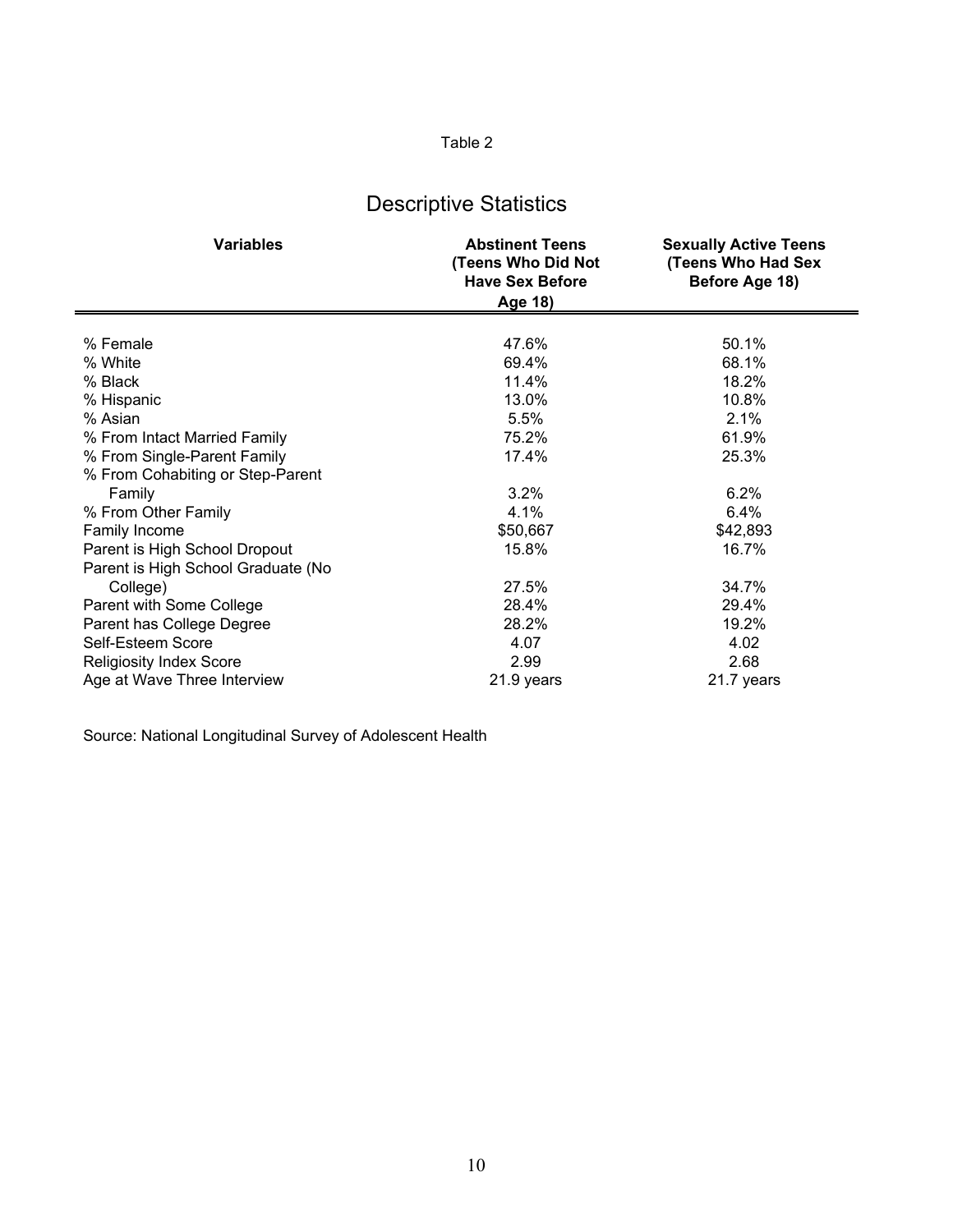The detailed results for the four regression analyses are provided in the appendix.

The regression analyses show that, even after holding relevant social background variables constant, teen sexual abstinence was linked to better academic achievement. Teen abstinence was found to be a strong and significant predictor of academic success independent of other social variables. Specifically, even after controlling for social background variables, teen abstinence successfully predicted better outcomes on each of the four dependent variables. Teen sexual abstinence was associated with:

- $\bullet$  A 40 percent lower rate of school expulsion;
- $\bullet$  A 50 percent lower rate of dropping out of high school;
- A 70 percent increase in the probability a youth was currently attending or had graduated from college; and,
- A 66 percent increase in college graduation.

## **Example of Predicted Outcomes**

Table 3 illustrates the linkage between sexual activity and academic outcomes when all background variables are held constant, by presenting outcomes for a representative example. The example compares predicted academic outcomes for a sexually active teen to an abstaining teen with identical background characteristics.

The table represents a hypothetical girl who has been raised in a married-couple family with average income. The girl is white and her parents are high school graduates. She is 22 years old and has average scores on self-esteem and religiosity. The table shows the predicted academic outcomes if a girl with these characteristics remained a virgin until her 18<sup>th</sup> birthday. Those outcomes are compared with the outcomes of another, otherwise identical girl who became sexually active before 18.

As the table shows, if the girl was sexually active before her  $18<sup>th</sup>$  birthday, she would have a 16.5 percent probability of dropping out of high school. If she had abstained from sex until she was at least 18, the predicted probability of dropping out of high school falls to 8.3 percent. Girls with the specified background characteristics who abstain from sex have a 38.8 percent probability of currently attending or graduating from college. This compares to a 22.8 rate for similar girls who were sexually active before age 18.

A change in background factors such as parental education or family income would uniformly raise or lower all the academic attainment figures shown in the table; however, the comparative difference between abstaining and sexual active teens would remain unchanged.

## **Academic Achievement Leads to Higher Incomes**

The Add Health data show that teens who abstain from sex while in high school are less likely to drop out of high school and are more likely to graduate from college when compared to teens from identical social backgrounds who are sexually active. This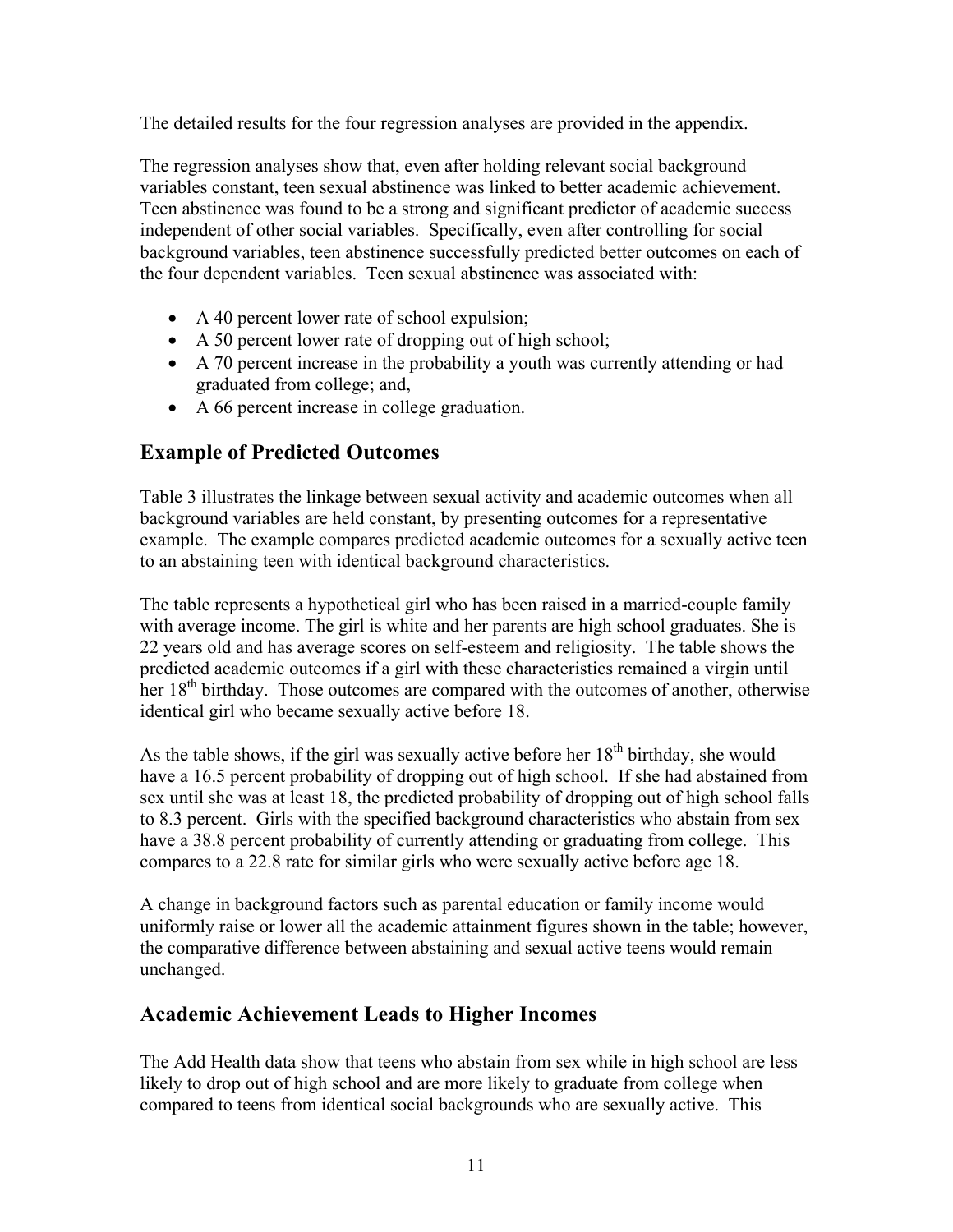## Academic Achievement and Sexual Activity: Predicted Outcomes Holding Background Variables Constant

|                                                 | <b>Sexually Active Teens</b><br>(Teens Who Had<br><b>Intercourse Before</b><br>Age 18) | <b>Abstinent Teens</b><br>(Teens Who Did Not<br>Have Intercourse<br>Before Age 18) |
|-------------------------------------------------|----------------------------------------------------------------------------------------|------------------------------------------------------------------------------------|
| Expelled from School                            | 3.55%                                                                                  | 1.44%                                                                              |
| High School Dropout                             | 16.55%                                                                                 | 8.28%                                                                              |
| College Graduate or Currently Attending College | 22.80%                                                                                 | 38.8%                                                                              |
| College Graduate                                | 7.50%                                                                                  | 12.49%                                                                             |

\* Assumes a white female from an intact family with median family income, median religiosity; parents are assumed to be high school graduates.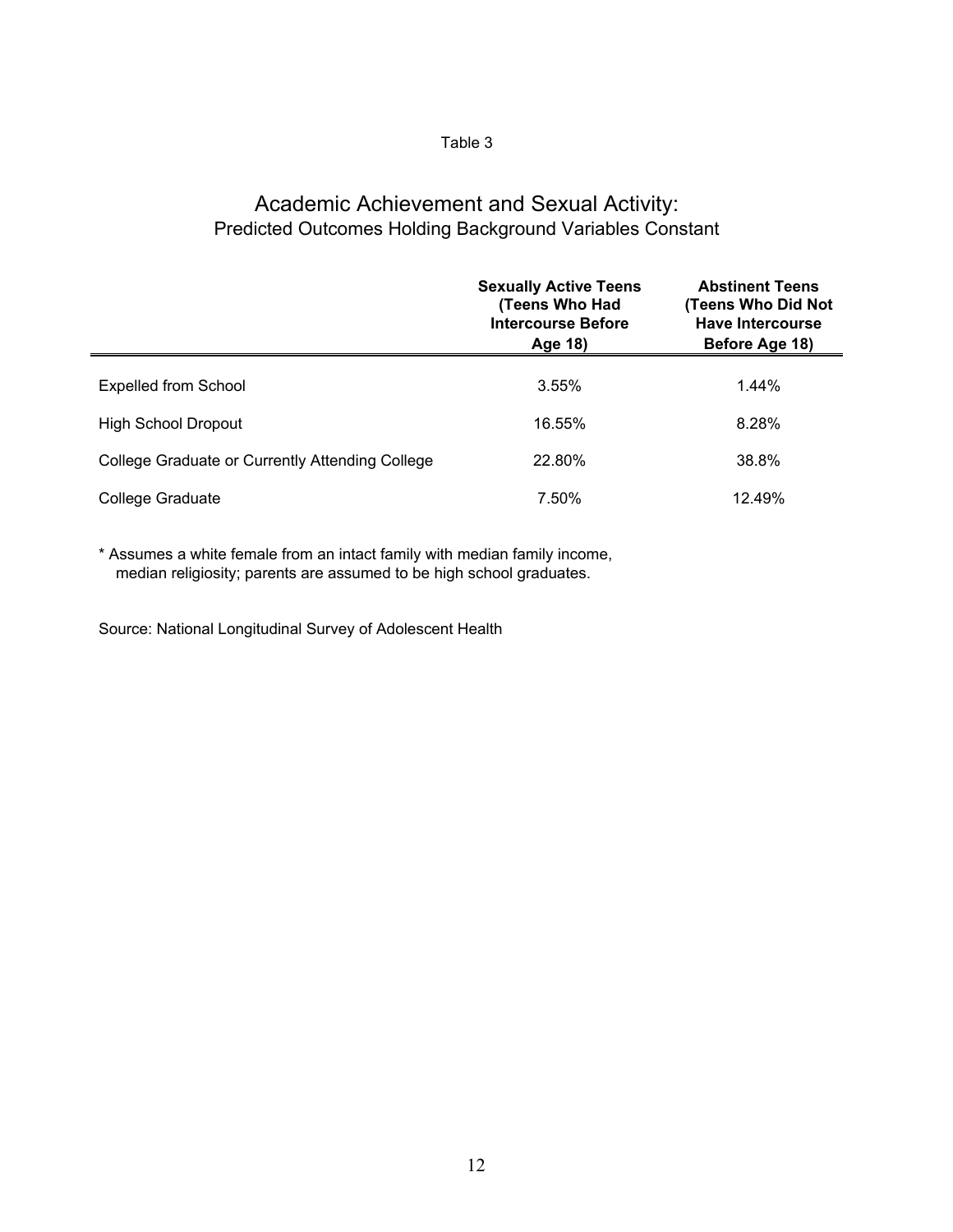<span id="page-12-0"></span>higher level of educational attainment will, in turn, result in higher incomes for abstinent teens.

On average, lifetime earnings rise as education rises. This is illustrated in Table 4 using Census Bureau data.<sup>[6](#page-12-0)</sup> Among contemporary adults, those with a high school degree will earn about \$1,146,000 over their lives. This will be 35 percent higher than the lifetime earnings of dropouts who will earn around \$847,000 over their lives. Individuals with doctoral degrees will earn around \$3,429,000 over their lifetimes or 4.05 times the earnings of dropouts. (All figures are expressed in constant 2004 dollars.)

Earnings also increase from one generation to the next as the general level of productivity in the economy increases. For example, the average wage of workers today is about 58 percent higher than it was 40 years ago, after adjusting for inflation.<sup>[7](#page-12-0)</sup> Historical experience clearly shows that someone who graduates from college in 2004, on average, can expect to have a significantly higher lifetime income than someone who graduated in 1970. This is reflected in Table 4 which shows the expected lifetime earnings at each education level for current adults as well as the expected future earnings of today's teens. (All figures in the table are adjusted for inflation into constant 2004 dollars.)

Because of their higher educational attainment, teens who abstain from sex can be expected to have substantially higher incomes than sexually active counterparts. On average, teens who abstain from sex while in high school can be expected to have lifetime earnings about 16 percent higher than sexually active teens from identical racial and socioeconomic backgrounds. On average, this will translate into roughly \$370,000 more income over a lifetime (expressed in constant  $2004$  dollars.)<sup>[8](#page-12-0)</sup>

## **Academic Differences Not Caused by Teen Births**

 $\overline{a}$ 

One possible explanation of the finding that abstinent teens have better academic outcomes is that these differences in outcomes are the result of differences in pregnancy and childbirth. Obviously, teen births will significantly disrupt academic careers; teenage girls who become pregnant and give birth will be more likely to drop out of school and less likely to go to college. However, analysis shows that the differences in academic outcomes between sexually active and abstinent teens are not due to the disruptive effect

 $<sup>7</sup>$  Over the last 40 years, between 1963 and 2003, the average wage and salary per full-time equivalent</sup> employee grew by 59 percent after adjusting for inflation. (Price levels adjusted by the personal consumption expenditure index.) This figure was calculated from National Income and Products Accounts of the Bureau of Economic Analysis of the U.S. Department of Commerce. See National Income and Product Accounts, tables 6.6b, 6.6d, and 2.4.4 at www.bea.doc/dn/nipaweb/selecttable.asp?selected=n

<sup>6</sup> See Jennifer Cheeseman Day and Eric C. Newburger, *The Big Payoff:Educational Attainment and Synthetic Estimates of Work-Life Earnings, Current Population Report, P23-210,* U.S. Bureau of the Census, Washington, D.C., July 2002. This report gives lifetime earnings estimates in 1999 dollars. In Table 3 of the present paper all figures have been converted into 2004 dollars.

<sup>&</sup>lt;sup>8</sup> This estimate assumes that constant dollar earnings will increase over the next 40 years at the same rate as the past 40 years. Thus, after adjusting for inflation, earnings, on average, will be 58 percent higher in 2045 than in 2005. The relative incomes of individuals at various education levels are assumed to remain unchanged. Calculations available upon request from the authors.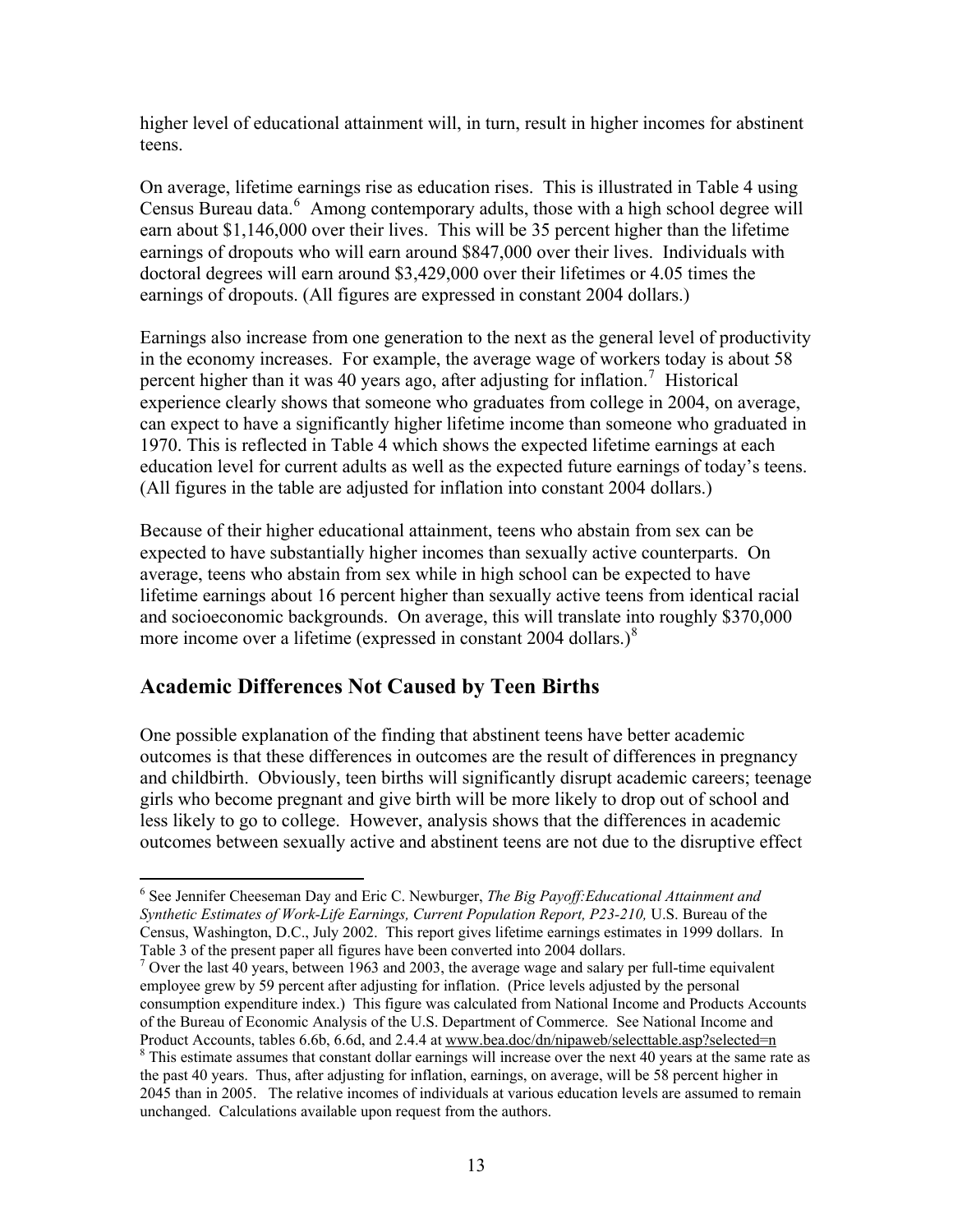## Lifetime Earnings and Educational Attainment (All Figures Adjusted for Inflation)

|                              | Projected<br><b>Lifetime Earnings</b><br>of Current Adults | <b>Projected Future</b><br><b>Lifetime Earnings</b><br>of Current Teenagers | <b>Ratio of</b><br>Lifetime<br><b>Earnings</b> |
|------------------------------|------------------------------------------------------------|-----------------------------------------------------------------------------|------------------------------------------------|
| <b>High School Dropouts</b>  | \$846,714                                                  | \$1,336,961                                                                 | 1.00                                           |
| <b>High School Graduates</b> | \$1,145,686                                                | \$1,809,038                                                                 | 1.35                                           |
| <b>Bachelor's Degree</b>     | \$2,029,629                                                | \$3,204,784                                                                 | 2.40                                           |
| Doctoral Degree              | \$3,428,795                                                | \$5,414,068.00                                                              | 4.05                                           |

Note: All figures in inflation-adjusted 2004 dollars. Projections of future earnings of teens assume that earnings will increase by 58 percent over the next 40 years after adjusting for inflation.

Source: U.S. Bureau of the Census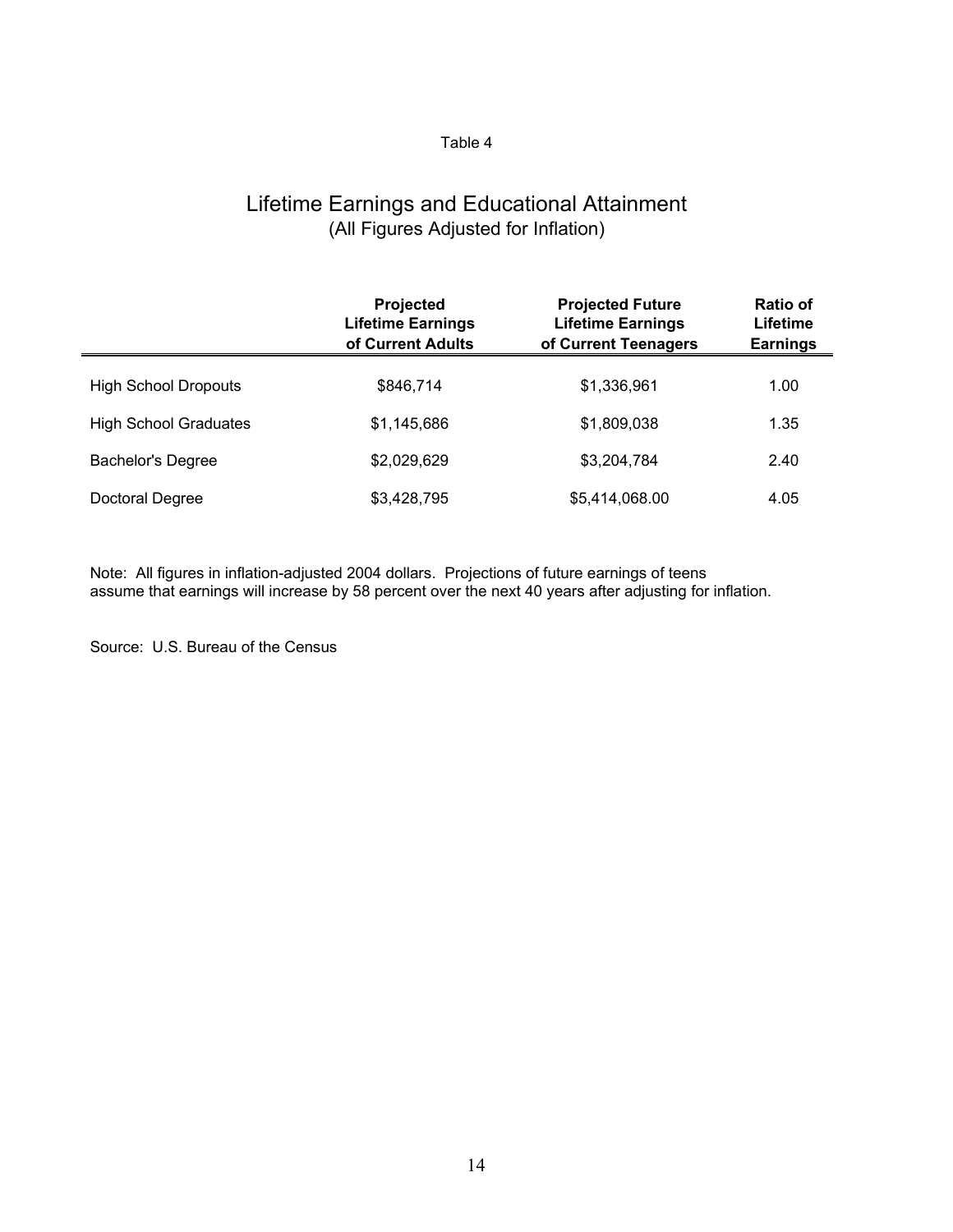<span id="page-14-0"></span>of childbearing. Even when girls who give birth before age 18 are excluded from the analysis, the academic differences between the sexually active and abstaining teens remain largely unchanged.

### **The Role of Educational Expectations**

Another possible explanation for the association between teen sex activity and academic outcomes would be that college bound and non-college bound high school students operate under different sexual norms. Students who do not expect to go to college are on a somewhat different life path than college-oriented teens. These students will place less emphasis on school; they will become employed and self-sufficient sooner, and are likely to become parents sooner. It seems plausible that they "transition into adulthood" sooner by becoming sexually active before their college bound counterparts. If this were true, it would suggest that sexual abstinence does not have an independent role in predicting academic success. Teen sexual abstinence would merely be a byproduct of the different educational expectations of college bound and non-college bound youth.

Fortunately, the Add Health survey contains data that allow us to test this idea. The survey contains several questions that measure the educational expectations of teens. For example, the survey asks "On a scale of 1 to 5 . . . how much do you want to go to college?" It also asks "One a scale of 1 to 5 . . . how likely is it that you will go to college?" We performed multi-variate logistic regressions on youth who were 16 and younger at the time of the first wave of the survey in order to assess the role of initial educational expectations on subsequent college attendance and graduation. These regressions contained the background control variables included in the prior regressions as well as data on how much the student expected or wanted to go to college.<sup>[9](#page-14-0)</sup>

The analyses show that for a young teen, wanting and expecting to go to college are strong predictors of subsequent college attendance and graduation. However, the significance and strength of teen sexual abstinence as a predictor of academic outcomes was unaffected by the inclusion of the data on expecting or desiring to go to college. Teen sexual abstinence remained a strong independent predictor of academic success even when educational desires and expectations were held constant. In other words, when abstinent teens were compared to sexually active teens from identical socioeconomic backgrounds and with identical educational expectations and desires, the abstinent teens were dramatically more likely to attend and graduate from college. While educational expectations are important, teen abstinence continued to have an independent effect on predicting academic success.

## **Do Contraceptive Users Perform as Well as Abstinent Teens?**

There are two competing approaches to sex education in the United States. Abstinence education encourages teens to abstain from sexual activity. By contrast, comprehensive

 $\overline{a}$  $9^9$  Two regressions were performed: one with youth expecting to go to college as an independent variable; another with wanting to go to college as an independent variable. Data are available upon request from the authors.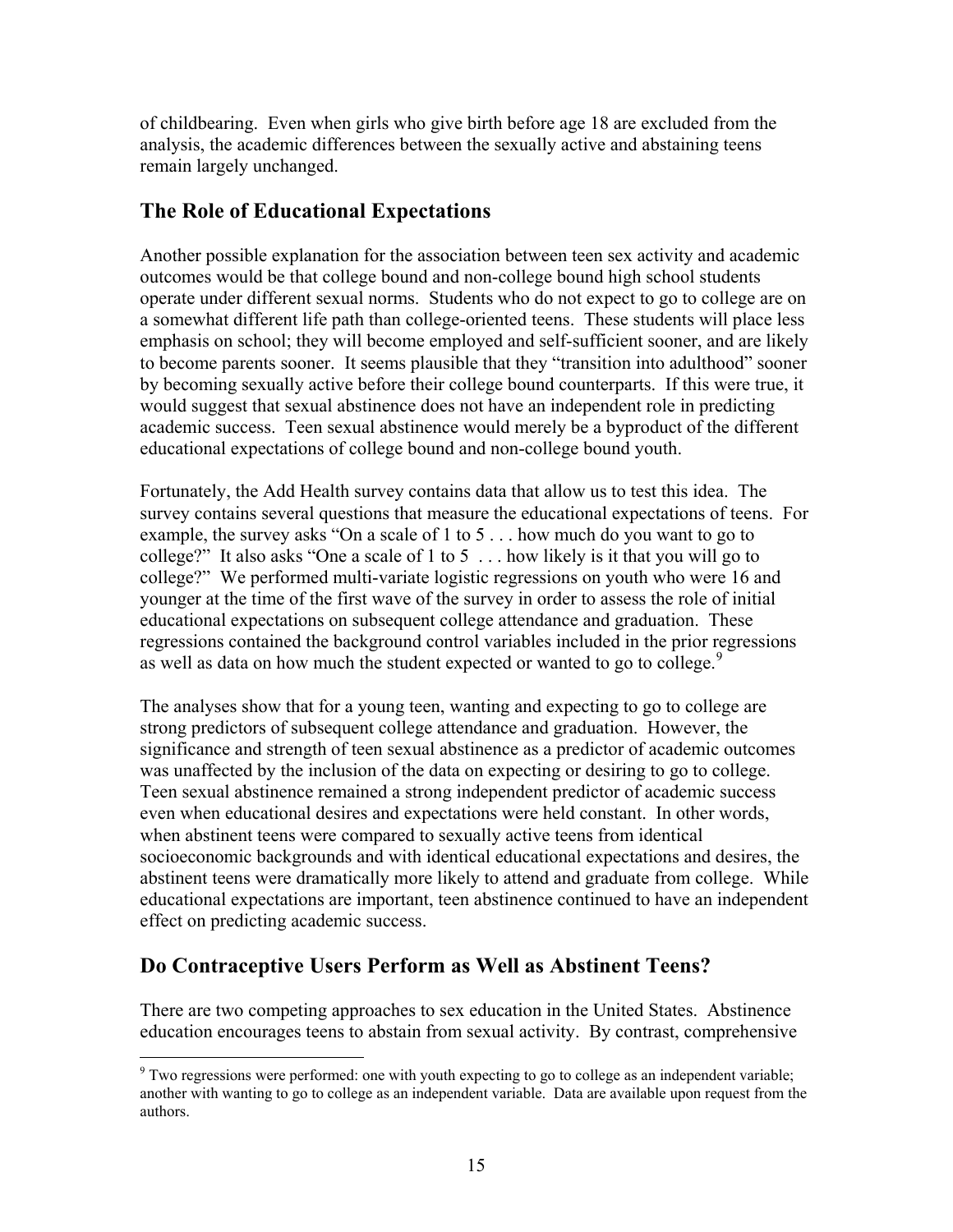<span id="page-15-0"></span>sex education or safe sex programs focus, almost exclusively, in encouraging youth to use condoms. The fact that teens who are sexually abstinent perform better academically provides an additional reason for the support of abstinence education. However, it is possible that sexually active teens who use contraception may also perform better academically.

The Add Health database contains information, not merely on sexual activity, but on contraceptive use as well. Sexually active teens are asked whether or not they used a condom during first vaginal intercourse. Condom use during first intercourse is often mentioned as a measure of success for safe sex educators and is regarded as predictive of subsequent condom use. Thus, the Add Health survey enables us to answer the question: Do sexually active teens who use contraception have better academic outcomes than those who do not? Further, do teenage contraceptive users have the same level of academic achievement as abstinent teens?

To test these questions we again employed multi-variate logistic regression analyses. A three-part dummy variable for sexual activity and condom use was created:

- Virgins youth who did not engage in vaginal intercourse before their  $18<sup>th</sup>$ birthday
- Condom users youth who engaged in vaginal intercourse before their  $18<sup>th</sup>$ birthday and used contraception during first intercourse<sup>[10](#page-15-0)</sup>
- Non-condom users youth who engaged in vaginal intercourse before their  $18<sup>th</sup>$ birthday and did not use contraception during first intercourse

The same control variables were employed as in the previous regressions: age at interview, race, gender, family structure, family income, parental education, self-esteem, and religiosity.

The results are presented in Table 5 which shows the expected outcomes for a white female from an intact family with median income. (The full regressions are included in appendix tables 5, 6, and 7.) The girl's parents are assumed to be high school graduates; the girl has median religiosity and self-esteem. As in Table 3, a change in background factors such as parental income would uniformly raise or lower the predicted academic attainment figures shown in the table; however, the comparative differences between abstinent teens, condom users, and non-condom users would remain unchanged.

In general, sexually active teens who used contraception have somewhat better academic outcomes than sexually active teens who did not use contraception. However, the outcomes of contraceptive users fall well below those of abstinent teens. For example, as Table 5 shows, 37.9 percent of abstinent teens are currently attending or have graduated

1

 $10$  The regressions employed condom users as the default variable; this means the other two variables were measured in comparison to it.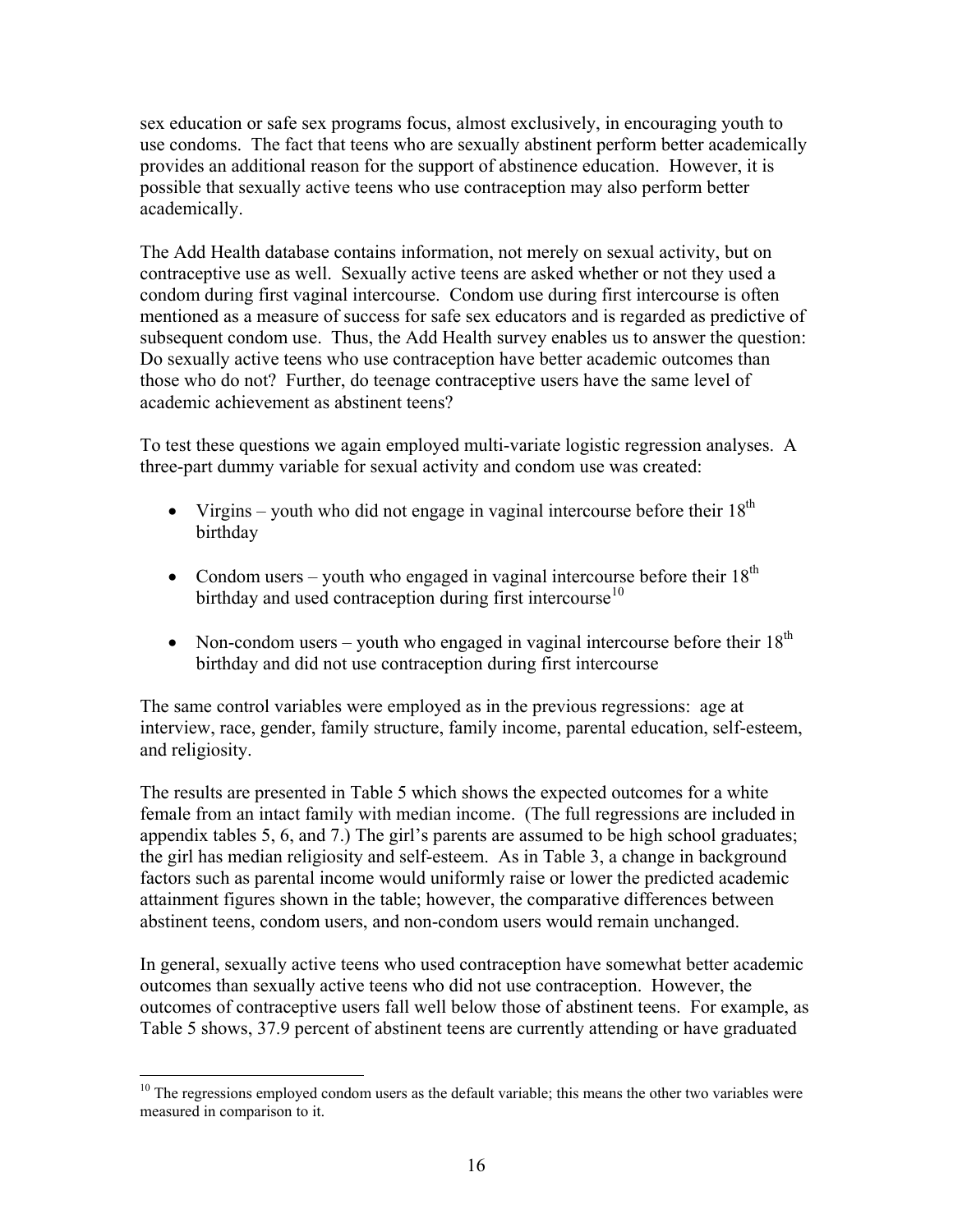## **Teen Abstinence, Condom Use, and Academic Outcomes**

(Predicted Outcomes After Holding Socio-Economic Variables Constant)

| <b>Educational Outcomes</b>                        | <b>Abstinent Teens</b><br>(Teens Who Did Not<br><b>Have Intercourse</b><br>Before Age 18) |       | <b>Sexually Active</b><br>(Teens with No<br><b>Condom Use</b><br>at First Intercourse) |  |  |
|----------------------------------------------------|-------------------------------------------------------------------------------------------|-------|----------------------------------------------------------------------------------------|--|--|
| <b>Expelled from School</b>                        | 1.4%                                                                                      | 3.1%  | 3.8%                                                                                   |  |  |
| <b>High School Dropout</b>                         | 8.5%                                                                                      | 14.7% | 21.9%                                                                                  |  |  |
| Currently Attending College<br>or College Graduate | 37.9%                                                                                     | 24.0% | 18.7%                                                                                  |  |  |
| College Graduate                                   | 12.6%                                                                                     | 8.3%  | 6.5%                                                                                   |  |  |

Note: Assumes a white female from an intact family with median family income, median religiosity, and parents are high school graduates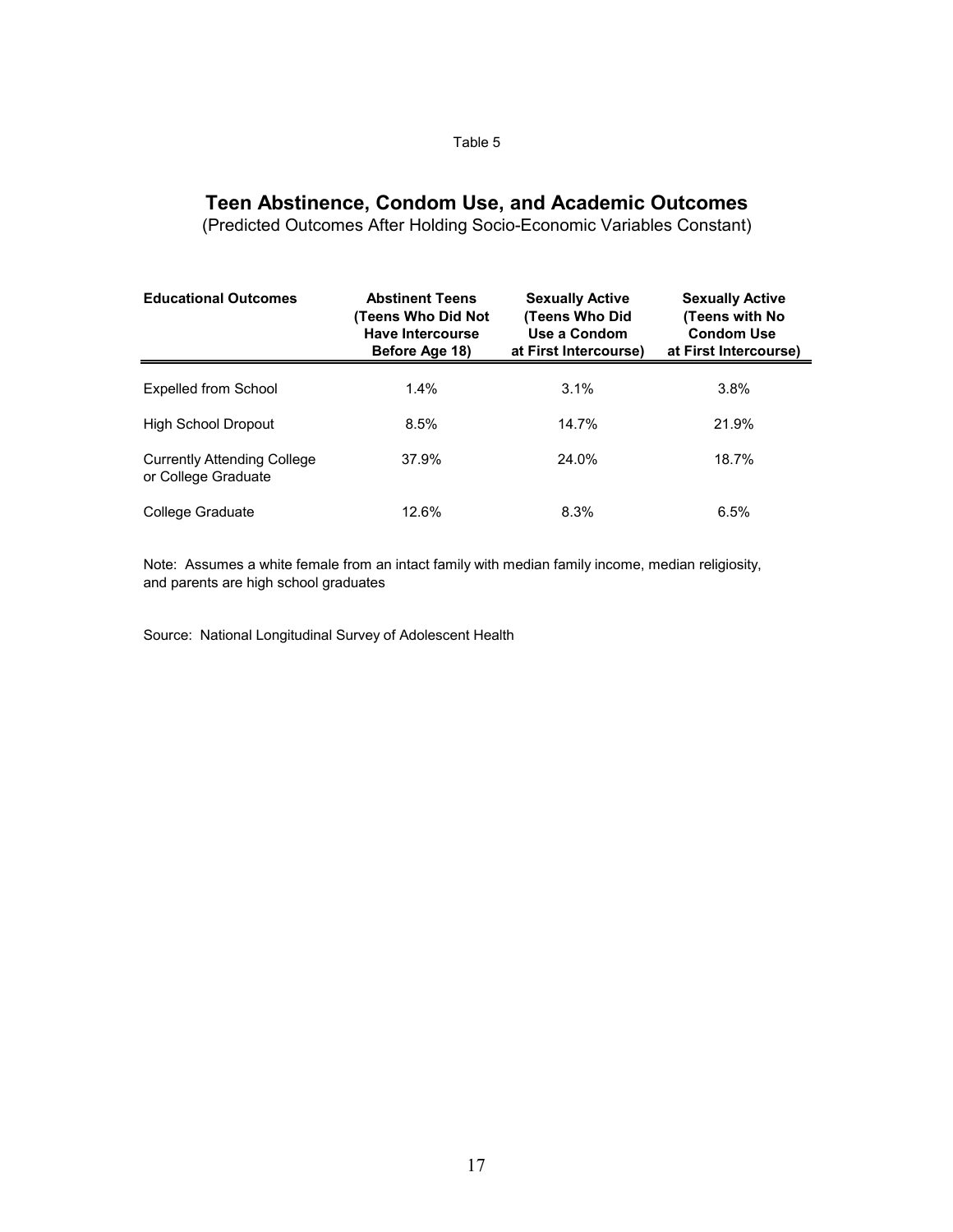Chart 4



\* Predicted Values, see Table 5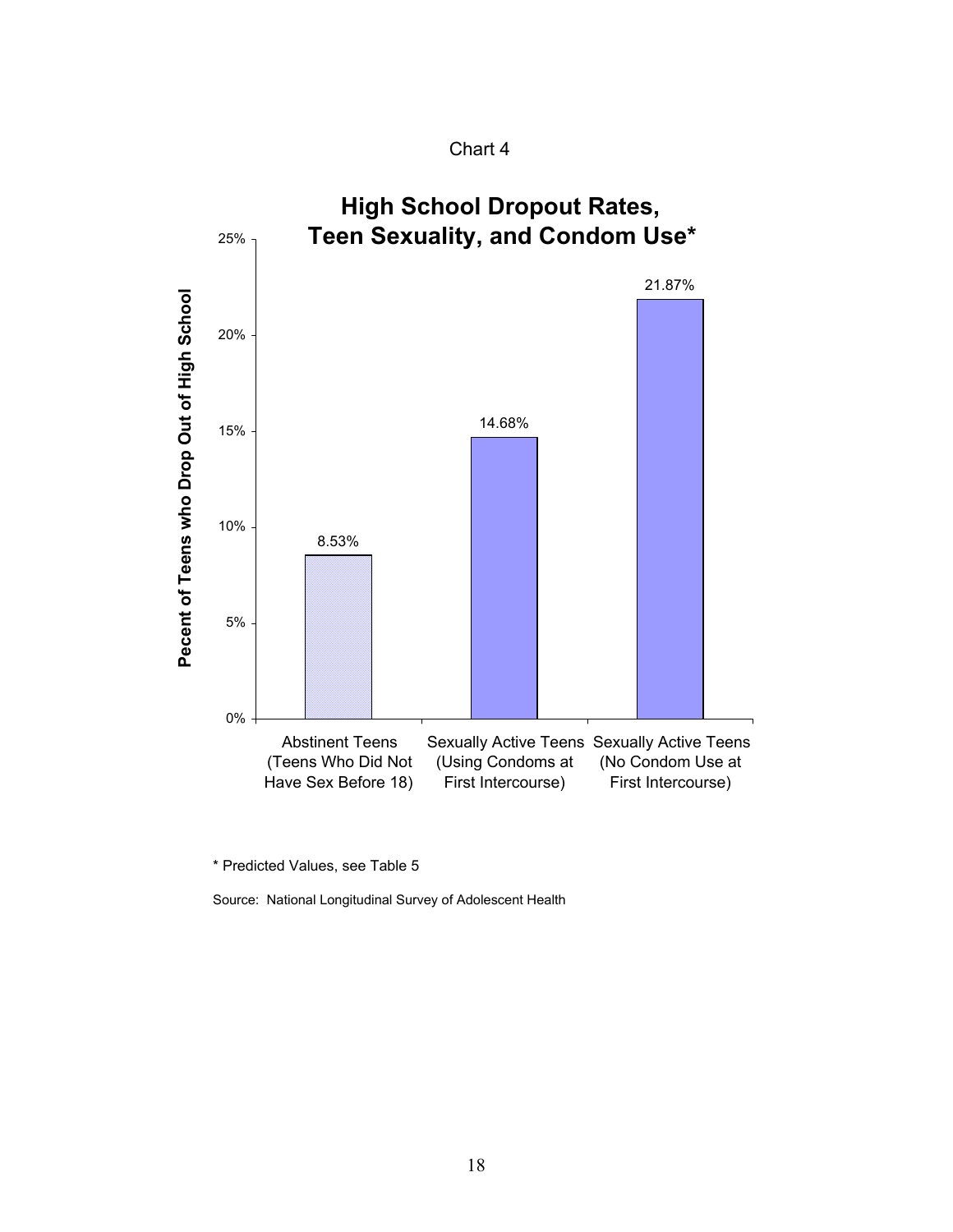



\* Predicted Values, see Table 5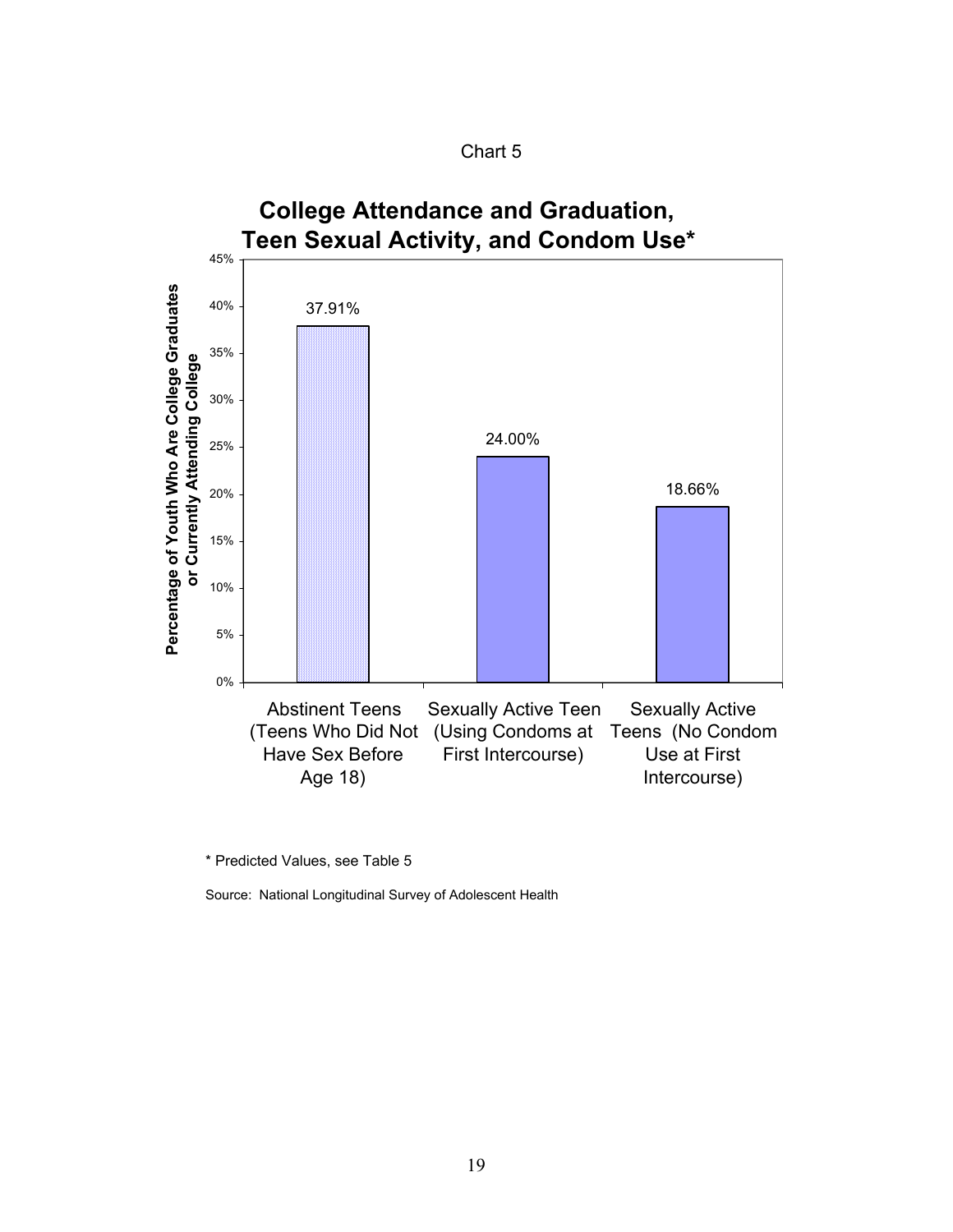<span id="page-19-0"></span>from college.<sup>[11](#page-19-0)</sup> This compares to 24.0 percent for contraceptive users and 18.7 percent for non-contraceptive users. While contraceptive use does have some association with academic achievement, its impact is far less than teen abstinence. In general, the impact of contraceptive use as a predictor of academic outcomes is around one-third that of teen abstinence.

### **Abstinence and Academic Achievement: Patterns of Causation**

Teen sexual abstinence is obviously predictive of subsequent academic achievement. When compared to youth of identical socio-economic background, abstinent teens are more likely to graduate from high school, attend college, and graduate from college. But, the fact that abstinent youth have higher academic achievement does not mean that abstinence directly causes academic achievement. Obviously, abstaining from sex does not automatically increase your algebra grades. In reality, the potential causal connections between abstinence and academic outcomes are important and complex.

The potential causal linkages between sex activity and academic outcomes are outlined in the model presented in Chart 6. The chart shows three clusters of behaviors and traits and their relationships to academic outcomes. The three clusters are: 1) teen sexual abstinence; 2) academic capacity (including goals, skills, and self-discipline); and, 3) personality traits. The arrows represent potential causal influences between the clusters. In most cases, influence or causation is likely to flow both ways.

Teen abstinence is likely to contribute directly to academic capacity. Human attention and motivation are finite; when greater energy and interest are invested in sexual activity, the drive for academic performance is likely to diminish. Sexually active teens may become preoccupied with the present; long-term academic goals may have diminished importance. In addition, teenage sexual relationships are inherently short-term and unstable. The collapse of intimate relationships is likely to result in emotional turmoil and depression which, in turn, will undermine academic performance. Finally, sexually active teens may be more likely to associate with peers who have less interest in academics; the influence of these peers may diminish the teens' own focus of academic performance. Overall, the practice of sexual abstinence is likely to serve as a protective barrier which insulates the teenager from disruptive and negative influences and enables the teen to better focus on immediate academic performance and longer-term life goals.

It is likely that academic capacity or discipline, reciprocally, encourages abstinence. Teens who devote considerable time to study and other challenging activities have less idle time to fall prey to temptations. Teens with higher academic ambitions may be more likely to draw personal meaning from those ambitions and be less likely to be distracted by transitory sexual interests.

 $\overline{a}$  $11$  The inclusion of the condom use variables slightly alter the predictive coefficients of the other independent variables in the regression. As a result of this, the predicted outcomes for the abstinent teen in table 4 are slightly different from the abstinent teen in table 5.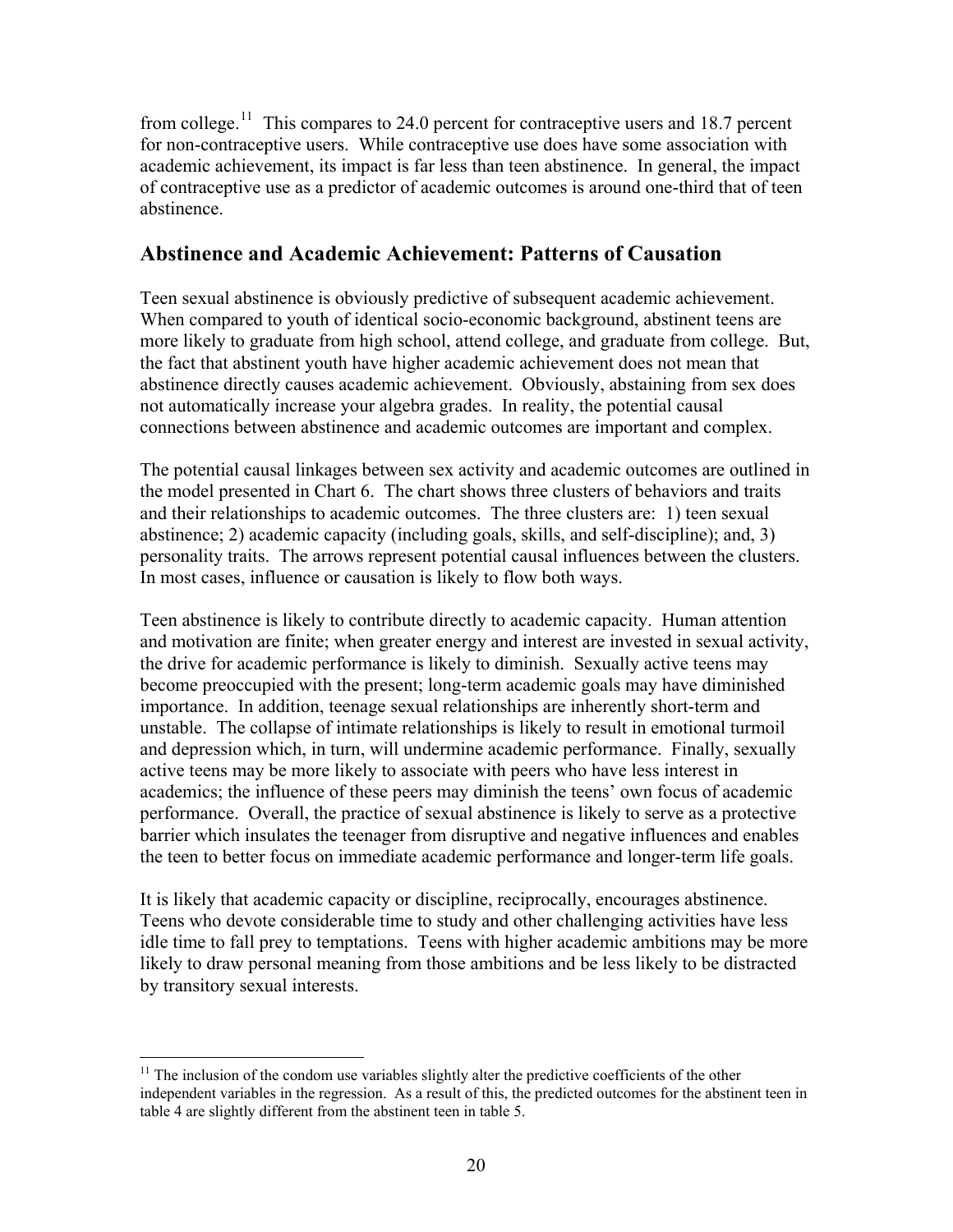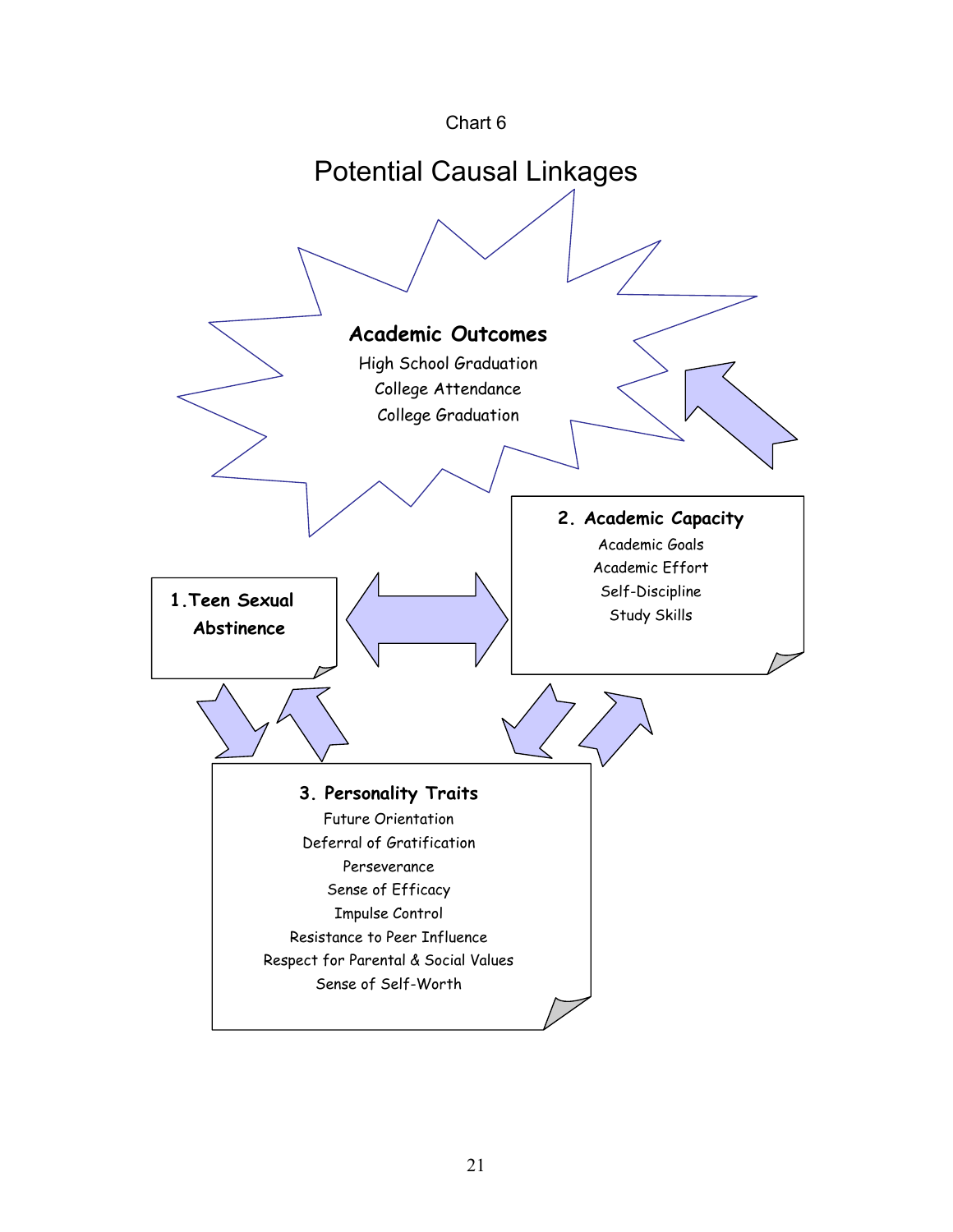<span id="page-21-0"></span>Chart 6 also presents a "personality traits" cluster that contains a number of characteristics or mental habits that are important to both abstinence and academic performance. *Future orientation* measures the degree to which an individual is focused on long-term goals in the future as opposed to immediate, short-term interests. *Deferral of gratification* is the ability to postpone current pleasures for larger rewards in the future. *Perseverance* is the ability to stick with a task or commitment. *Sense of efficacy* represents the individual's belief that current actions can positively affect future outcomes. *Impulse control* is the ability to act in a planned manner, controlling emotions and desires. *Resistance to peer influence* is an individual's ability to reject or isolate himself from negative influences. *Respect for parental and social values* reflects the individual's agreement and adherence to those values; the opposite condition would be rebelliousness. *Sense of self-worth* reflects an individual's belief that he has a value or dignity that should be preserved.

These personality traits clearly contribute to both sexual abstinence and academic capacity. Teens who possess these positive characteristics are more likely both to abstain and to have better academic skills and motivation. Thus, the statistical association between abstinence and academic achievement will, in part, be the result of underlying character traits that promote both outcomes. In other words, abstinent teens are likely to have positive personality traits and mental habits that also promote academic effort and success.

For example, the Add Health Survey contains questions which measure impulse control and sense of efficacy. Teens who score high on these variables are substantially more likely to abstain from sex and to have better academic performance.<sup>[12](#page-21-0)</sup> The same is likely to be true for the other personality traits shown in Chart 6.

Finally, while positive character traits will promote abstinence, reciprocally, the practice of abstinence is likely to strengthen positive character traits. The personality traits listed in Chart 6 are not innate, unchanging qualities. To a considerable degree, these traits are habits of the heart and mind that can develop and strengthen over time. Thus, one learns to persevere by, in fact, persevering in specific tasks. Without actual practice, this character trait cannot develop. Similarly, one learns future orientation and deferral of gratification by actually planning for the future and postponing immediate pleasure. One develops a sense of personal efficacy by repeatedly achieving worthwhile goals, and so on.

The deliberate practice of sexual abstinence will enable a teenager to strengthen and reinforce each of the character traits listed in Chart 6. Development of these traits will have a spillover effect on academic performance. By contrast, permissive sexual activity is likely to weaken these traits. A few examples will illustrate this point. Sexual interest and desire are very strong human motivations. An individual who has learned to control sexual impulses is likely to develop a capacity to control less powerful impulses as well; this self-control will enable the individuals to better focus on academic work and

 $\overline{a}$ 

<sup>&</sup>lt;sup>12</sup> Data available on request from the authors.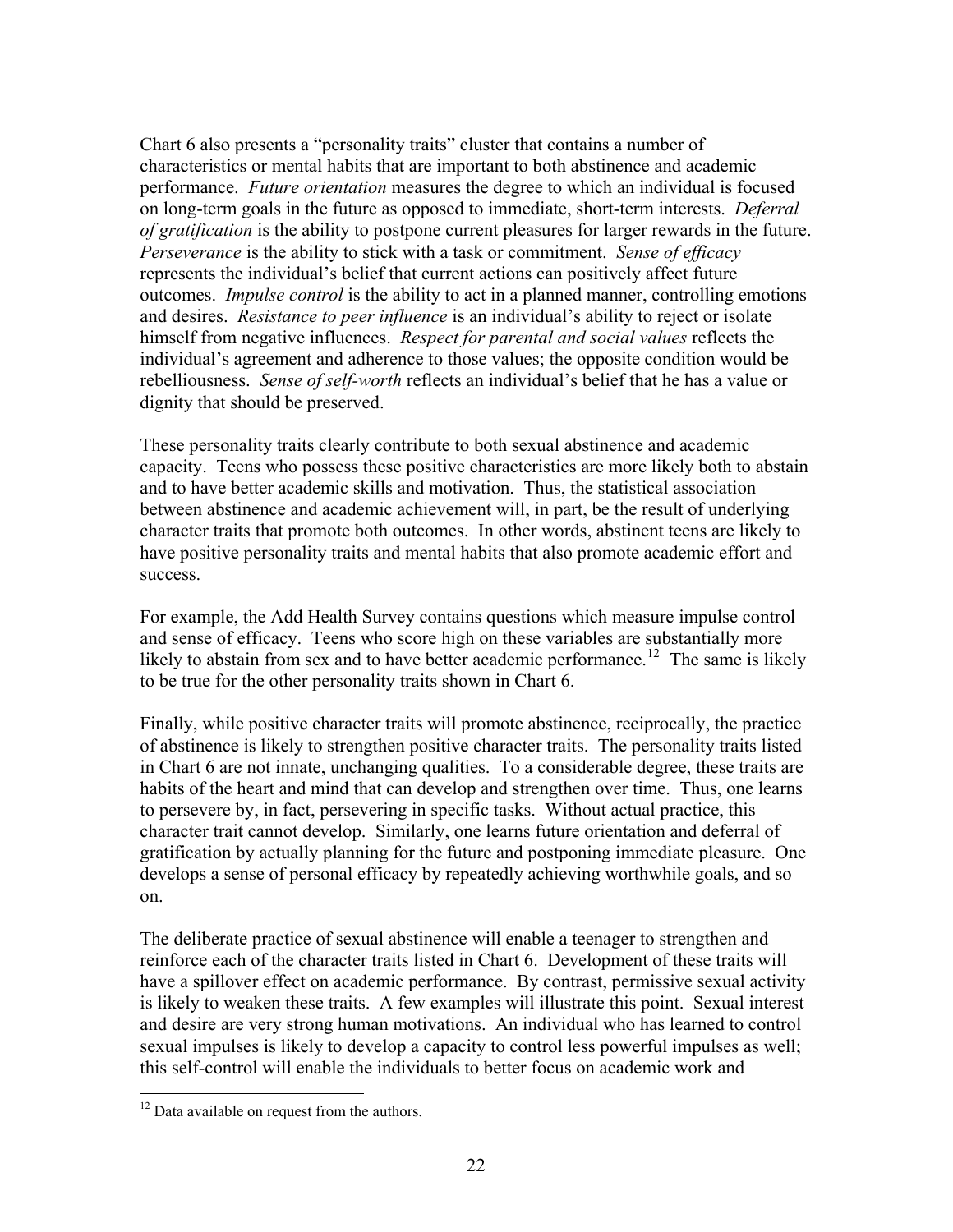<span id="page-22-0"></span>achievement. Individuals who develop a capability to resist negative peer influences concerning sex activity are more likely to be able to resist other negative peer influences concerning drugs, alcohol, violence, and indolence. This, in turn, would clearly contribute to academic success. In contrast, teens who rebel against parental values concerning sexual activity are more likely to question values in other areas such as school work.

### **The Role of Abstinence Education**

 $\overline{a}$ 

Abstinence education is of fairly recent origin. Despite this recent debut, there are currently ten evaluations showing that abstinence education programs are effective in reducing teen sexual activity.<sup>[13](#page-22-0)</sup> Additional evaluations will become available in the future as abstinence programs continue to develop.

This paper has shown a dramatic positive association between teen abstinence and academic outcomes. It seems reasonable that society should promote abstinence education not only because of the direct health, economic, and psychological benefits of teen abstinence but also because sustained abstinence is likely to lead to academic improvement.

While it is difficult to prove causation, it seems clear that abstinence contributes to academic achievement in two ways. First, it is likely that at least part of the correlation between teen virginity and academic outcomes is due to the fact that abstinent teens are subject to less emotional and psychological distraction. Thus, it seems likely that practicing abstinence will provide a more stable and productive context for academic performance.

Second, the positive association between abstinence and higher academic performance is likely to be due to the fact that both behaviors are fostered by important underlying personality characteristics. An explicit goal of many abstinence education programs is to foster these character traits. Abstinence education is not just about saying "no to sex." Abstinence education teaches youth: to defer gratification, to take the future seriously and plan for it; to respect parental and social values; and to genuinely respect self and others. Clearly, learning these skills and values will have an impact not just on sex activity but on academic achievement and other life goals as well.

By contrast, comprehensive sex education or safe sex education does not teach the values and life skills that will significantly contribute to improved academic outcomes. Comprehensive sex education curricula convey the message that it is okay for teens to have sex as long as they use condoms.<sup>[14](#page-22-0)</sup> But, use of contraception by teens has only a modest association with academic achievement. Compared to teen abstinence, contraceptive use is a weak predictor of positive academic outcomes.

<sup>&</sup>lt;sup>13</sup> Robert Rector, "The Effectiveness of Abstinence Education Programs in Reducing Sexual Activity Among Youth" *The Heritage Foundation Backgrounder*, No. 1533, April 8, 2002.

<sup>&</sup>lt;sup>14</sup> Shannan Martin, Robert Rector, and Melissa G. Pardue, Comprehensive Sex Education vs. Authentic *Abstinence* (Washington, DC: The Heritage Foundation, 2004).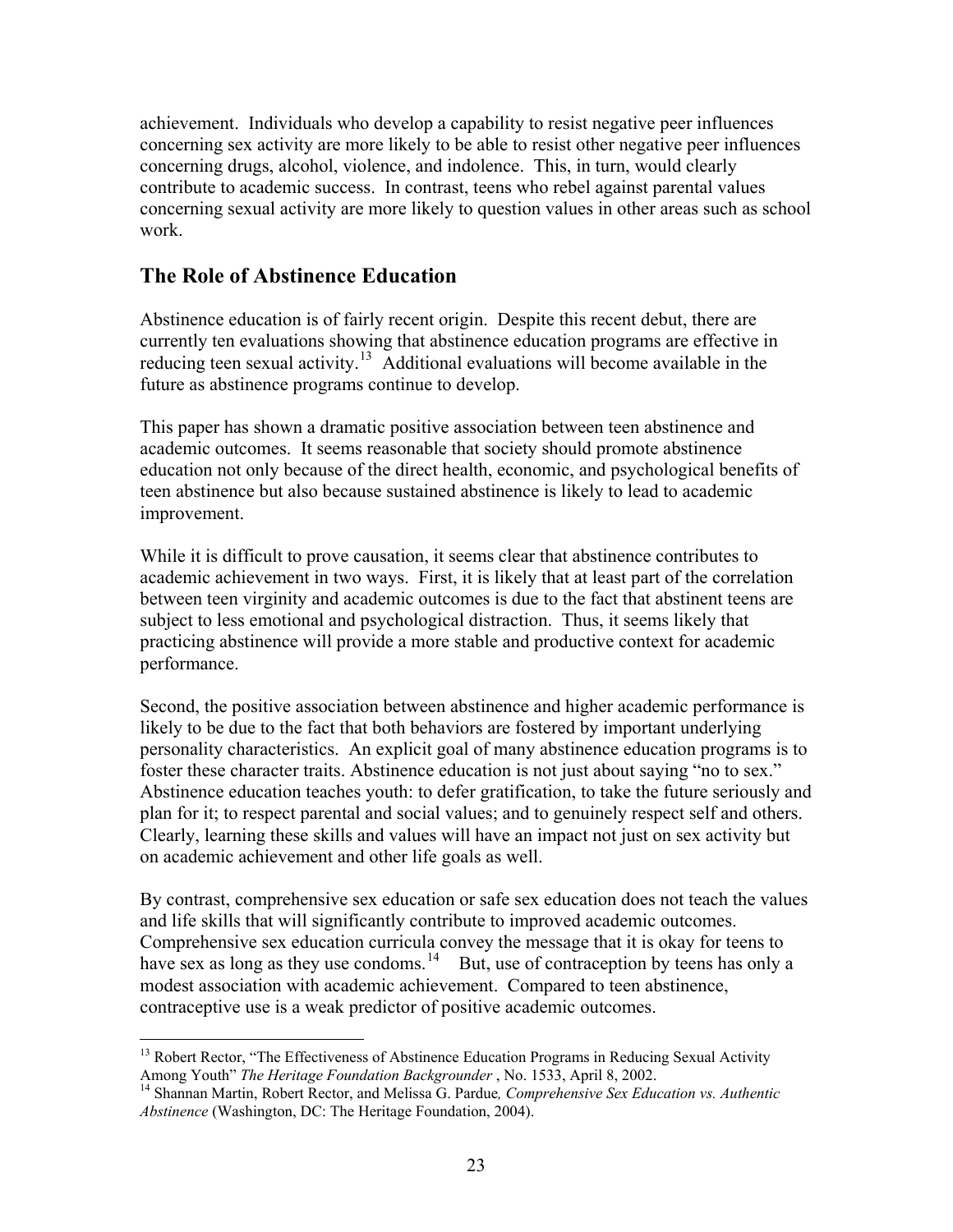<span id="page-23-0"></span>By repeatedly presenting the notion that teen sexual activity is normal and acceptable, comprehensive sex education curricula embrace the hedonistic values of popular culture. In accepting the shallow physical hedonism inherent in transitory and casual sex, these curricula undermine character traits critical to success in life, such as respect for parental values, impulse control, and perseverance. By representing casual teen sex as normal and acceptable, these curricula also undermine genuine respect for others.

## **What Should We Teach To Teens?**

Today's teenagers live in a sex-saturated culture. Teen virgins are treated as oddities or misfits in popular media and even in sex education. This negative representation of teen virginity is obviously harmful.

Over 90 percent of teens say they should be taught to abstain from sex until they have, at least, finished high school. We should reaffirm youth's desire to abstain by telling them the truth:

- 1.) Teens who abstain from sex are winners. They are more likely to be successful in life, academically and financially.
- 2.) Teen sexual relationships are inherently transitory and unstable. Sixty one percent of teen sexual relationships end within three months; 80 percent end within six months.<sup>[15](#page-23-0)</sup> Teens who abstain will avoid the emotional turmoil and unhappiness that comes with these broken relationships. By avoiding the emotional turmoil involved in transitory and unstable sexual relationships, teens will be able to focus more on studies and do better in school.
- 3.) Teens who deliberately abstain from sex have positive character traits that will lead to success later in life. The practice of abstinence as teens will strengthen these positive character traits.

## **Conclusion**

 $\overline{a}$ 

Current scientific evidence shows that teens who abstain from sexual activity are less likely to have children out-of-wedlock; less likely to live in poverty and on welfare; more likely to have stable marriages as adults. This study provides new findings on the linkage between teen sexual abstinence and improved academic achievement. Teen virginity is a strong independent predictor of educational success. When compared to youth from identical socio-economic background, teens who remain virgins in high school are dramatically less likely to drop out of high school and are dramatically more likely to graduate from college.

<sup>&</sup>lt;sup>15</sup> These data refer to teen's first sexual relationships. Suzanne Ryan, Jennifer Manlove, Kerry Franzetta, "The First Time: Characteristics of Teens' First Sexual Relationships," *Child Trends Research Brief,* No. 2003-16, August, 2003.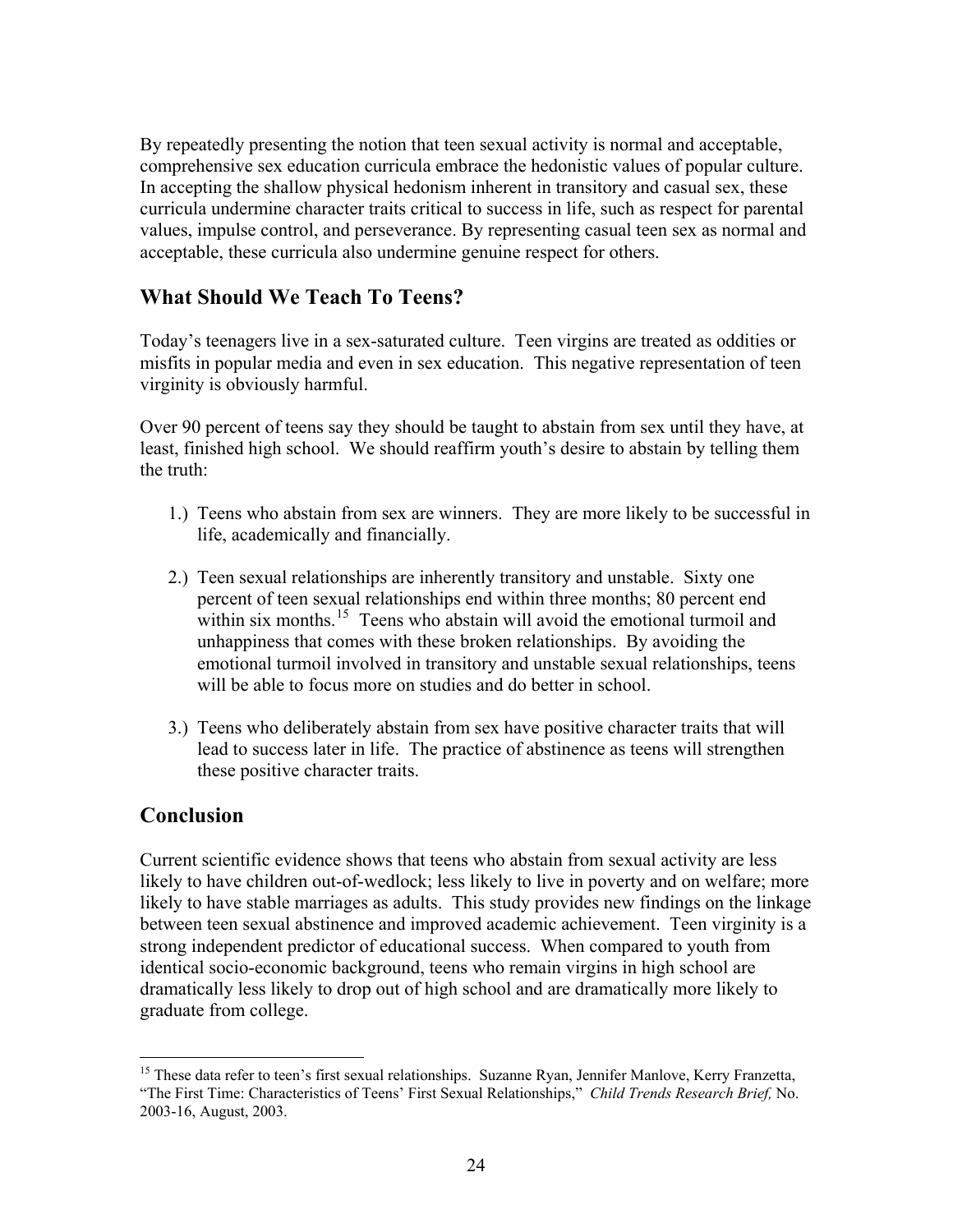Unfortunately, American teens live in a sex-saturated popular culture. While parents overwhelmingly support abstinence education, relatively few teens are taught abstinence in the schools. The analysis presented in this paper indicates that youth would benefit in manifold ways from greater access to abstinence education.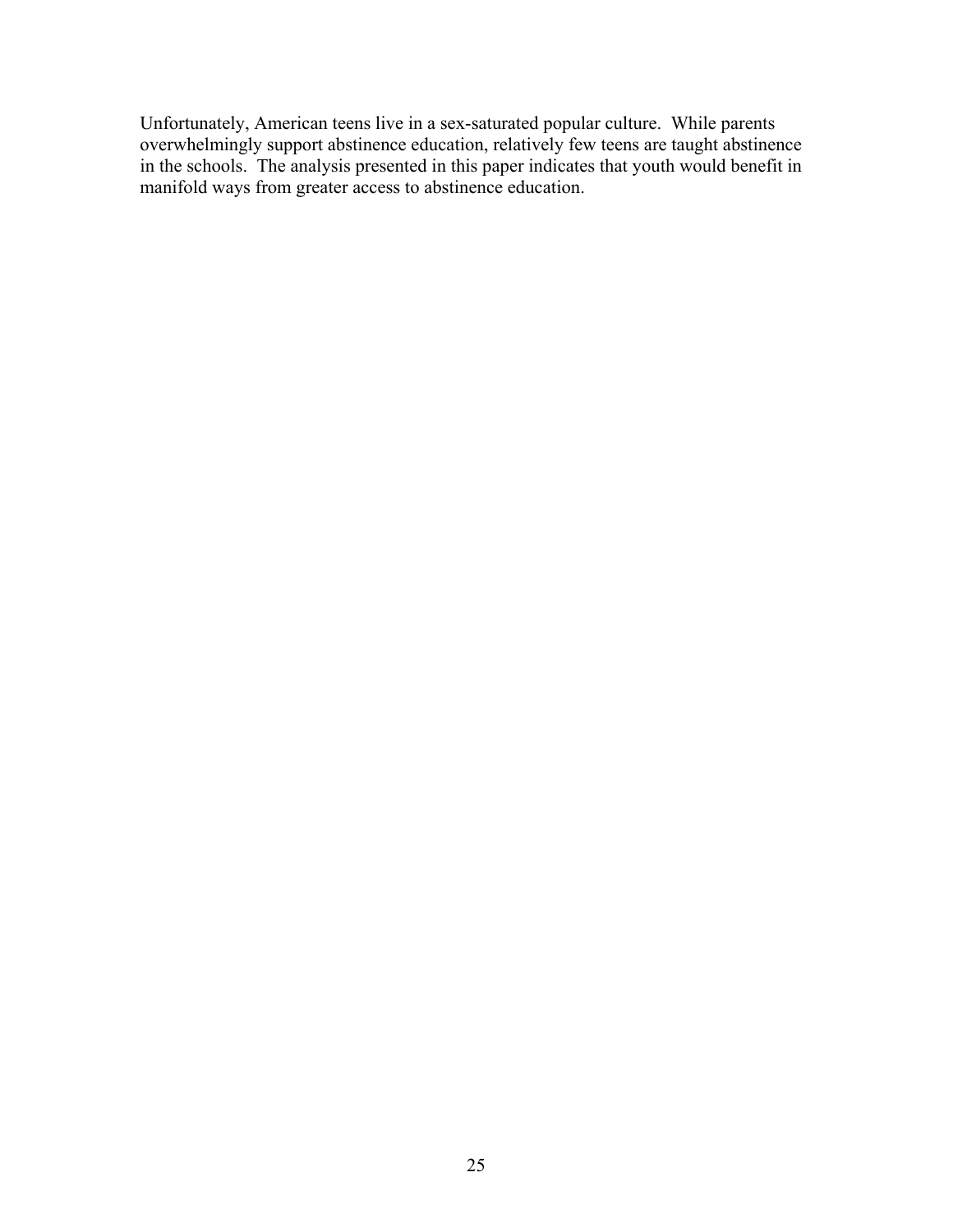| Appendix Table 1                                         |             |          |            |                         |             |            |
|----------------------------------------------------------|-------------|----------|------------|-------------------------|-------------|------------|
| Dependent Variable: Ever Expelled                        |             |          |            |                         |             |            |
| Population: All Add Health Youth                         |             |          |            | Number of Observations: |             | 10226      |
|                                                          | Logged      |          |            |                         |             |            |
|                                                          | Odds        | Standard |            |                         |             |            |
| Independent Variables                                    | Coefficient | Error    | Wald $(t)$ | Significance            | <b>Note</b> | Odds Ratio |
| Age at Interview                                         | $-0.021$    | 0.032    | $-0.66$    | 0.507                   |             | 0.979      |
| $Race = Black$                                           | 0.779       | 0.177    | 4.40       | $0.000$ <sup>***</sup>  |             | 2.179      |
| Race = American Indian                                   | 0.894       | 0.291    | 3.07       | $0.003$ ***             |             | 2.446      |
| Race = Asian                                             | $-0.660$    | 0.405    | $-1.63$    | 0.106                   |             | 0.517      |
| Race = Hispanic (compared to white)                      | 0.221       | 0.191    | 1.16       | 0.249                   |             | 1.248      |
| Female (compared to male)                                | $-1.248$    | 0.109    | $-11.43$   | $0.000$ <sup>***</sup>  |             | 0.287      |
| Self-Esteem Index Score                                  | $-0.394$    | 0.100    | $-3.96$    | $0.000$ ***             |             | 0.674      |
| Income in Thousands of Dollars                           | $-0.003$    | 0.003    | $-0.87$    | 0.388                   |             | 0.997      |
| <b>Religiosity Index Score</b>                           | $-0.177$    | 0.053    | $-3.37$    | 0.001                   | $***$       | 0.838      |
| Raised in Step/Cohabitating Family                       | 0.065       | 0.201    | 0.32       | 0.748                   |             | 1.067      |
| Raised in Single-Parent Family                           | 0.445       | 0.148    | 3.02       | $0.003$ ***             |             | 1.560      |
| Raised in Other Family Type (compared to intact)         | 0.485       | 0.215    | 2.25       | $0.026$ <sup>**</sup>   |             | 1.624      |
| Parent Graduated from High School (No College)           | $-0.408$    | 0.135    | $-3.03$    | $0.003$ ***             |             | 0.665      |
| Parent Attended College (No Degree)                      | $-0.635$    | 0.162    | $-3.91$    | 0.000                   | $***$       | 0.530      |
| Parent Graduated from College (compared to HS dropout)   | $-1.229$    | 0.221    | $-5.55$    | $0.000$ <sup>***</sup>  |             | 0.293      |
| Never Had Sex Under the Age of 18                        | $-0.928$    | 0.136    | $-6.81$    | $0.000$ ***             |             | 0.395      |
| (constant)                                               | 0.976       | 0.888    | 1.10       | 0.274                   |             |            |
|                                                          |             |          |            |                         |             |            |
| Source: National Longitudinal Study of Adolescent Health |             |          |            |                         |             |            |
| Note: *** Significant at a 99 percent confidence level   |             |          |            |                         |             |            |
| ** Significant at a 95 percent confidence level          |             |          |            |                         |             |            |
| * Significant at a 90 percent confidence level           |             |          |            |                         |             |            |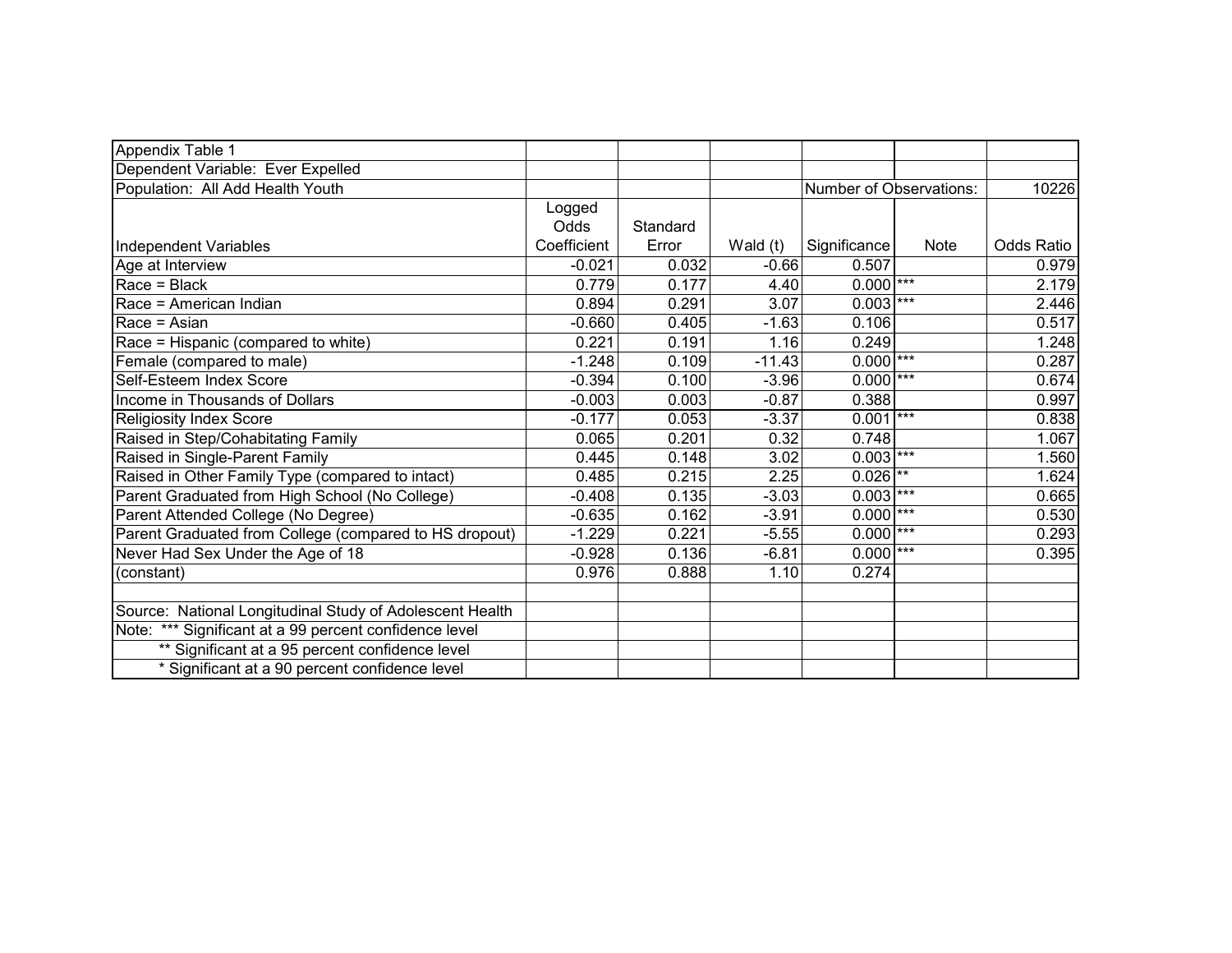| Appendix Table 2                                         |             |          |            |                         |             |            |
|----------------------------------------------------------|-------------|----------|------------|-------------------------|-------------|------------|
| Dependent Variable: Dropped Out of High School           |             |          |            |                         |             |            |
| Population: All Add Health Youth                         |             |          |            | Number of Observations: |             | 10229      |
|                                                          | Logged      |          |            |                         |             |            |
|                                                          | Odds        | Standard |            |                         |             |            |
| Independent Variables                                    | Coefficient | Error    | Wald $(t)$ | Significance            | <b>Note</b> | Odds Ratio |
| Age at Interview                                         | $-0.080$    | 0.025    | $-3.16$    | $0.002$ <sup>***</sup>  |             | 0.923      |
| $Race = Black$                                           | $-0.075$    | 0.109    | $-0.68$    | 0.496                   |             | 0.928      |
| Race = American Indian                                   | 0.100       | 0.410    | 0.24       | 0.808                   |             | 1.105      |
| Race = Asian                                             | $-0.709$    | 0.326    | $-2.18$    | $0.031$ **              |             | 0.492      |
| Race = Hispanic (compared to white)                      | 0.124       | 0.122    | 1.02       | 0.312                   |             | 1.132      |
| Female (compared to male)                                | $-0.528$    | 0.071    | $-7.46$    | $0.000$ <sup>***</sup>  |             | 0.590      |
| Self-Esteem Index Score                                  | $-0.454$    | 0.075    | $-6.08$    | $0.000$ ***             |             | 0.635      |
| Income in Thousands of Dollars                           | $-0.011$    | 0.003    | $-4.14$    | 0.000                   | $***$       | 0.989      |
| <b>Religiosity Index Score</b>                           | $-0.193$    | 0.038    | $-5.13$    | 0.000                   | $***$       | 0.824      |
| Raised in Step/Cohabitating Family                       | 0.441       | 0.139    | 3.17       | 0.002                   | $***$       | 1.555      |
| Raised in Single-Parent Family                           | 0.274       | 0.110    | 2.50       | $0.014$ **              |             | 1.316      |
| Raised in Other Family Type (compared to intact)         | 0.911       | 0.172    | 5.31       | 0.000                   | $***$       | 2.488      |
| Parent Graduated from High School (No College)           | $-0.587$    | 0.092    | $-6.40$    | 0.000                   | $***$       | 0.556      |
| Parent Attended College (No Degree)                      | $-0.920$    | 0.119    | $-7.73$    | 0.000                   | $***$       | 0.398      |
| Parent Graduated from College (compared to HS dropout)   | $-1.336$    | 0.145    | $-9.24$    | 0.000                   | $***$       | 0.263      |
| Never Had Sex Under the Age of 18                        | $-0.787$    | 0.092    | $-8.56$    | 0.000                   | $***$       | 0.455      |
| (constant)                                               | 4.019       | 0.702    | 5.73       | 0.000                   | $***$       |            |
|                                                          |             |          |            |                         |             |            |
| Source: National Longitudinal Study of Adolescent Health |             |          |            |                         |             |            |
| Note: *** Significant at a 99 percent confidence level   |             |          |            |                         |             |            |
| ** Significant at a 95 percent confidence level          |             |          |            |                         |             |            |
| * Significant at a 90 percent confidence level           |             |          |            |                         |             |            |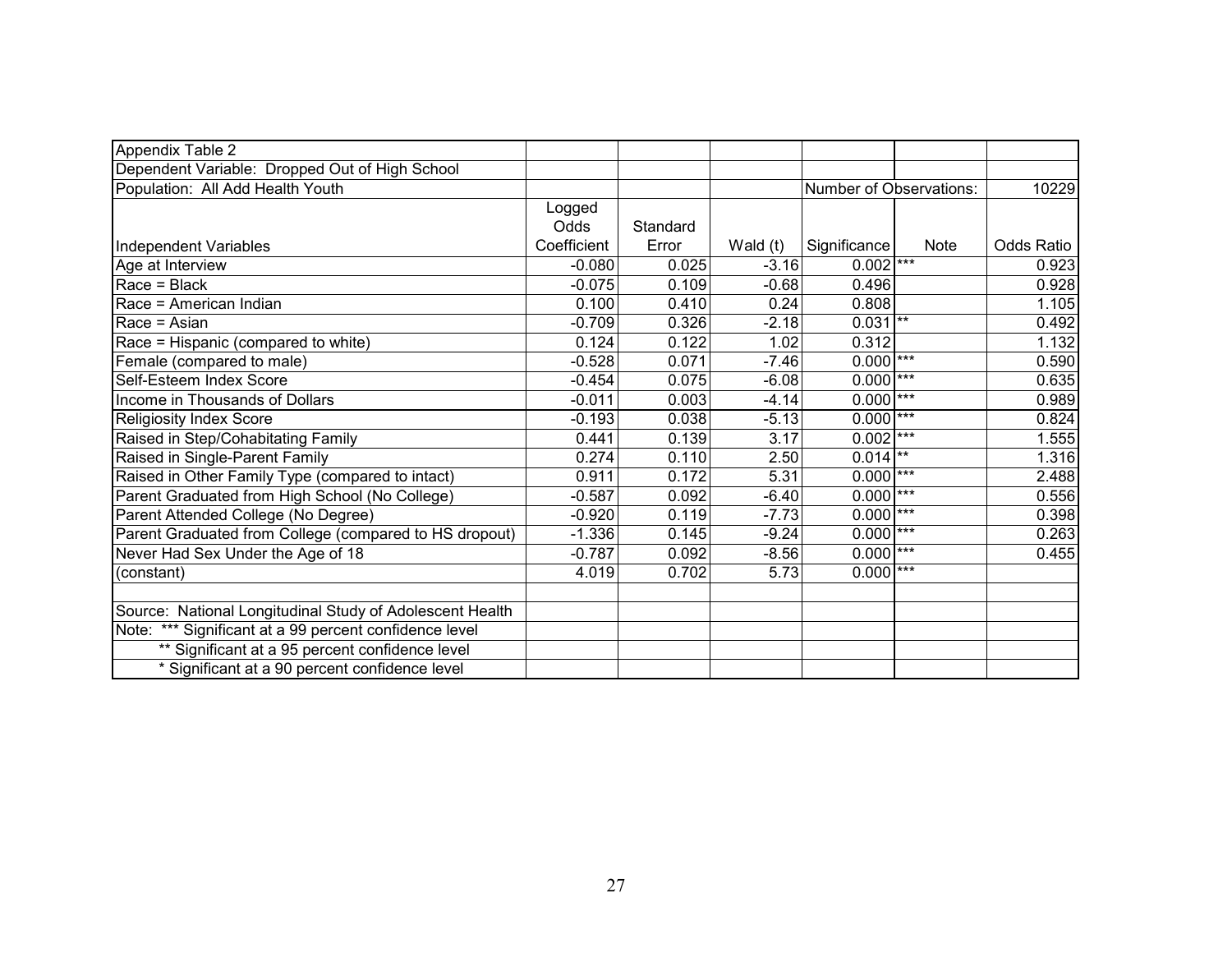| Appendix Table 3                                         |             |          |            |                         |             |            |
|----------------------------------------------------------|-------------|----------|------------|-------------------------|-------------|------------|
| Dependent Variable: Attended College                     |             |          |            |                         |             |            |
| Population: All Add Health Youth                         |             |          |            | Number of Observations: |             | 10234      |
|                                                          | Logged      |          |            |                         |             |            |
|                                                          | Odds        | Standard |            |                         |             |            |
| Independent Variables                                    | Coefficient | Error    | Wald $(t)$ | Significance            | <b>Note</b> | Odds Ratio |
| Age at Interview                                         | 0.098       | 0.024    | 4.05       | $0.000$ <sup>***</sup>  |             | 1.103      |
| $Race = Black$                                           | $-0.202$    | 0.143    | $-1.41$    | 0.160                   |             | 0.817      |
| Race = American Indian                                   | $-0.617$    | 0.287    | $-2.15$    | $0.034$ **              |             | 0.540      |
| Race = Asian                                             | 0.747       | 0.298    | 2.51       | $0.013$ **              |             | 2.110      |
| Race = Hispanic (compared to white)                      | 0.076       | 0.127    | 0.60       | 0.553                   |             | 1.078      |
| Female (compared to male)                                | 0.568       | 0.071    | 8.02       | $0.000$ <sup>***</sup>  |             | 1.765      |
| Self-Esteem Index Score                                  | 0.418       | 0.056    | 7.45       | $0.000$ ***             |             | 1.519      |
| Income in Thousands of Dollars                           | 0.015       | 0.002    | 7.31       | 0.000                   | $***$       | 1.015      |
| <b>Religiosity Index Score</b>                           | 0.210       | 0.037    | 5.74       | 0.000                   | $***$       | 1.233      |
| Raised in Step/Cohabitating Family                       | $-0.421$    | 0.122    | $-3.46$    | 0.001                   | $***$       | 0.656      |
| Raised in Single-Parent Family                           | $-0.201$    | 0.086    | $-2.33$    | 0.021                   | $***$       | 0.818      |
| Raised in Other Family Type (compared to intact)         | $-1.002$    | 0.144    | $-6.97$    | 0.000                   | $***$       | 0.367      |
| Parent Graduated from High School (No College)           | 0.697       | 0.087    | 8.01       | 0.000                   | $***$       | 2.008      |
| Parent Attended College (No Degree)                      | 1.046       | 0.103    | 10.18      | 0.000                   | $***$       | 2.846      |
| Parent Graduated from College (compared to HS dropout)   | 1.967       | 0.141    | 13.98      | $0.000$ ***             |             | 7.149      |
| Never Had Sex Under the Age of 18                        | 0.633       | 0.076    | 8.33       | 0.000                   | $***$       | 1.883      |
| (constant)                                               | $-6.179$    | 0.616    | $-10.03$   | 0.000                   | $***$       |            |
|                                                          |             |          |            |                         |             |            |
| Source: National Longitudinal Study of Adolescent Health |             |          |            |                         |             |            |
| Note: *** Significant at a 99 percent confidence level   |             |          |            |                         |             |            |
| ** Significant at a 95 percent confidence level          |             |          |            |                         |             |            |
| * Significant at a 90 percent confidence level           |             |          |            |                         |             |            |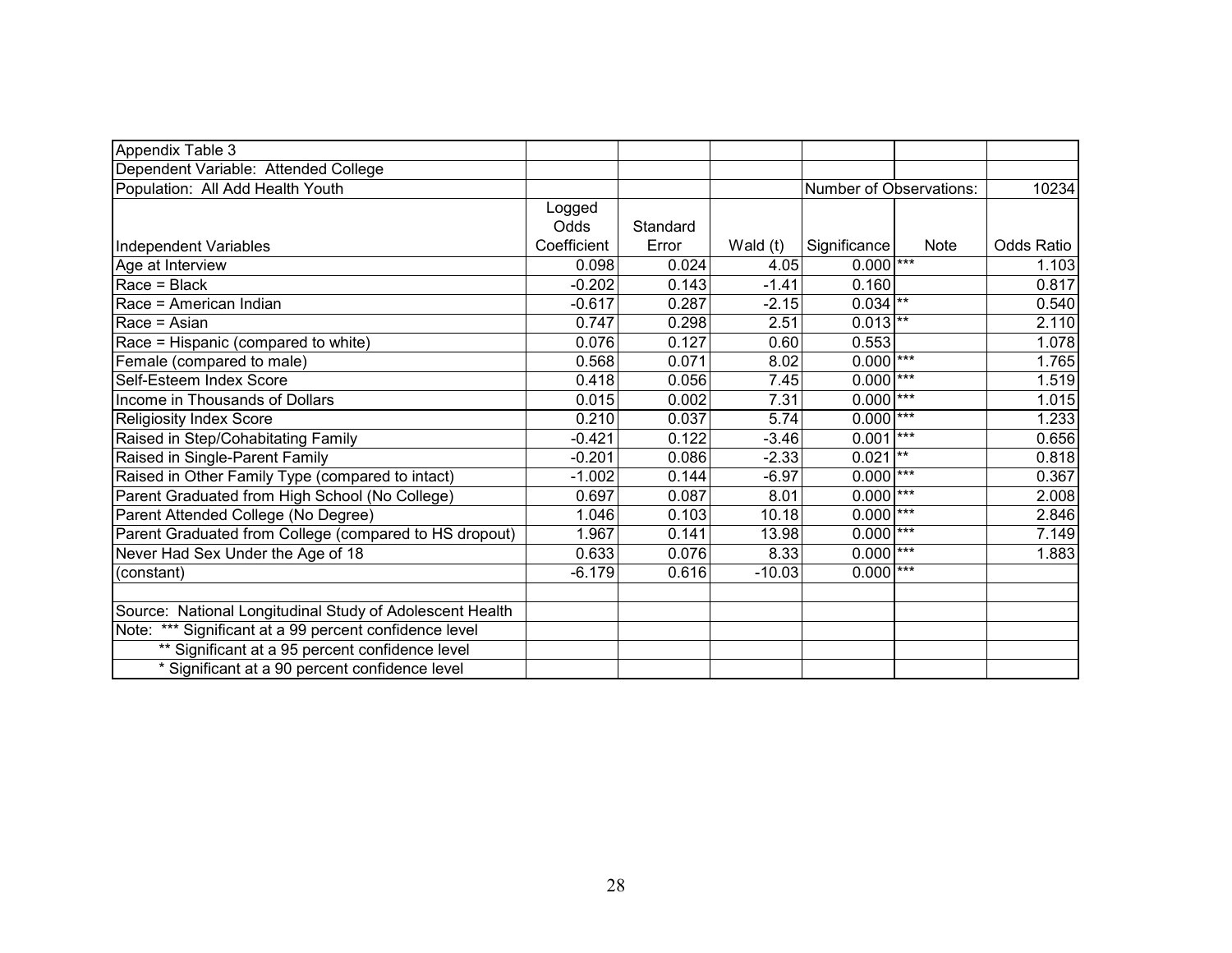| Appendix Table 4                                                  |             |          |          |                         |             |                   |
|-------------------------------------------------------------------|-------------|----------|----------|-------------------------|-------------|-------------------|
| Dependent Variable: Currently Attending or Graduated from College |             |          |          |                         |             |                   |
| Population: All Add Health Youth                                  |             |          |          |                         |             |                   |
| <b>Independent Variables</b>                                      |             |          |          | Number of Observations: |             | 10233             |
|                                                                   | Logged      |          |          |                         |             |                   |
|                                                                   | Odds        | Standard |          |                         |             |                   |
|                                                                   | Coefficient | Error    | Wald (t) | Significance            | <b>Note</b> | <b>Odds Ratio</b> |
| Age at Interview                                                  | 0.031       | 0.026    | 1.19     | 0.236                   |             | 1.031             |
| Race = Black                                                      | $-0.087$    | 0.160    | $-0.54$  | 0.588                   |             | 0.917             |
| Race = American Indian                                            | $-0.547$    | 0.635    | $-0.86$  | 0.391                   |             | 0.579             |
| Race = Asian                                                      | 0.494       | 0.300    | 1.65     | 0.102                   |             | 1.639             |
| Race = Hispanic (compared to white)                               | $-0.238$    | 0.117    | $-2.04$  | $0.044$ **              |             | 0.788             |
| Female (compared to male)                                         | 0.489       | 0.070    | 6.94     | 0                       | $***$       | 1.631             |
| Self-Esteem Index Score                                           | 0.435       | 0.058    | 7.44     | 0                       | $***$       | 1.545             |
| Income in Thousands of Dollars                                    | 0.012       | 0.002    | 5.93     | 0                       | $***$       | 1.012             |
| <b>Religiosity Index Score</b>                                    | 0.184       | 0.039    | 4.71     | 0                       | $***$       | 1.202             |
| Raised in Step/Cohabitating Family                                | $-0.396$    | 0.162    | $-2.45$  | 0.016                   | $***$       | 0.673             |
| Raised in Single-Parent Family                                    | $-0.294$    | 0.100    | $-2.96$  | 0.004                   | $***$       | 0.745             |
| Raised in Other Family Type (compared to intact)                  | $-0.801$    | 0.198    | $-4.05$  | 0                       | $***$       | 0.449             |
| Parent Graduated from High School (No College)                    | 0.728       | 0.119    | 6.14     | 0                       | $***$       | 2.072             |
| Parent Attended College (No Degree)                               | 0.943       | 0.137    | 6.89     | 0                       | $***$       | 2.567             |
| Parent Graduated from College (compared to HS dropout)            | 1.967       | 0.146    | 13.5     | 0                       | $***$       | 7.150             |
| Never Had Sex Under the Age of 18                                 | 0.764       | 0.068    | 11.29    | 0                       | $***$       | 2.147             |
| (constant)                                                        | $-5.804$    | 0.668    | $-8.69$  | 0                       | $***$       |                   |
|                                                                   |             |          |          |                         |             |                   |
|                                                                   |             |          |          |                         |             |                   |
| Source: National Longitudinal Study of Adolescent Health          |             |          |          |                         |             |                   |
| Note: *** Significant at a 99 percent confidence level            |             |          |          |                         |             |                   |
| ** Significant at a 95 percent confidence level                   |             |          |          |                         |             |                   |
| * Significant at a 90 percent confidence level                    |             |          |          |                         |             |                   |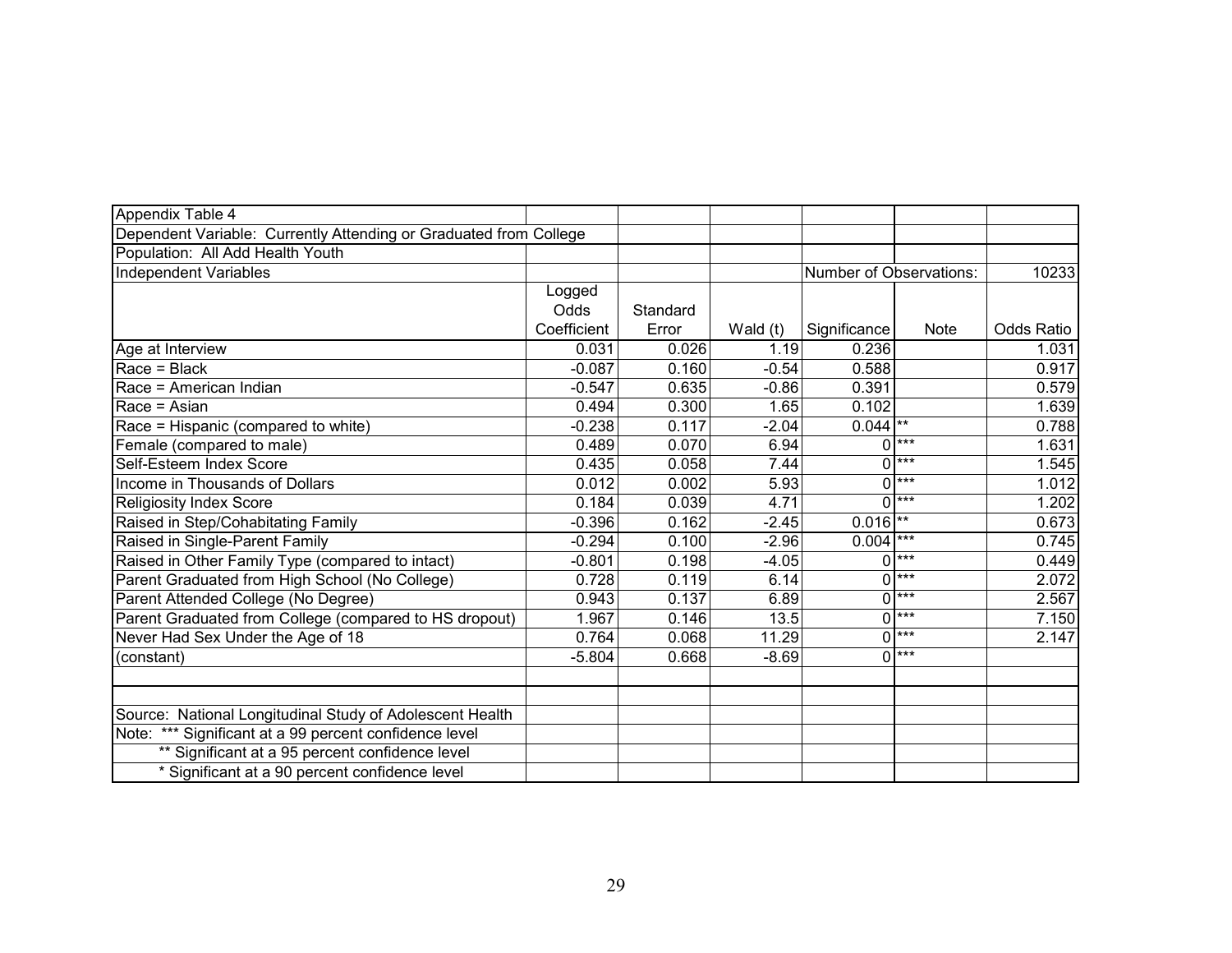| Appendix Table 5                                                      |             |          |         |                         |             |                   |
|-----------------------------------------------------------------------|-------------|----------|---------|-------------------------|-------------|-------------------|
| Dependent Variable: Dropped Out of High School                        |             |          |         |                         |             |                   |
| Population: All Add Health Youth                                      |             |          |         | Number of Observations: |             | 9725              |
|                                                                       | Logged      |          |         |                         |             |                   |
|                                                                       | Odds        | Standard |         |                         |             |                   |
| Independent Variables                                                 | Coefficient | Error    | t-test  | Significance            | <b>Note</b> | <b>Odds Ratio</b> |
| Age at Interview                                                      | $-0.065$    | 0.027    | $-2.37$ | $0.019$ <sup>**</sup>   |             | 0.937             |
| Race = Black                                                          | $-0.187$    | 0.127    | $-1.47$ | 0.143                   |             | 0.829             |
| IRace = American Indian                                               | 0.075       | 0.425    | 0.18    | 0.861                   |             | 1.078             |
| Race = Asian                                                          | $-0.679$    | 0.311    | $-2.18$ | $0.031$ **              |             | 0.507             |
| Race = Hispanic (compared to white)                                   | 0.179       | 0.128    | 1.40    | 0.163                   |             | 1.196             |
| Female (compared to male)                                             | $-0.466$    | 0.073    | $-6.36$ | $0.000$ ***             |             | 0.627             |
| Self-Esteem Index Score                                               | $-0.440$    | 0.075    | $-5.87$ | $0.000$ ***             |             | 0.644             |
| Income in Thousands of Dollars                                        | $-0.010$    | 0.003    | $-3.92$ | $0.000$ ***             |             | 0.990             |
| <b>Religiosity Index Score</b>                                        | $-0.165$    | 0.040    | $-4.09$ | $0.000$ <sup>***</sup>  |             | 0.848             |
| Raised in Step/Cohabitating Family                                    | 0.548       | 0.158    | 3.46    | $0.001$ ***             |             | 1.730             |
| Raised in Single-Parent Family                                        | 0.375       | 0.111    | 3.38    | $0.001$ ***             |             | 1.455             |
| Raised in Other Family Type (compared to intact)                      | 0.943       | 0.173    | 5.45    | $0.000$ <sup>***</sup>  |             | 2.567             |
| Parent Graduated from High School (No College)                        | $-0.596$    | 0.108    | $-5.50$ | $0.000$ <sup>***</sup>  |             | 0.551             |
| Parent Attended College (No Degree)                                   | $-0.867$    | 0.128    | $-6.76$ | $0.000$ ***             |             | 0.420             |
| Parent Graduated from College (compared to HS dropout)                | $-1.269$    | 0.150    | $-8.47$ | $0.000$ ***             |             | 0.281             |
| Never Had Sex Under the Age of 18                                     | $-0.593$    | 0.101    | $-5.87$ | $0.000$ <sup>***</sup>  |             | 0.552             |
| First Sex Under 18, no Contraception (compared to with contraception) | 0.505       | 0.089    | 5.65    | $0.000$ ***             |             | 1.658             |
| (constant)                                                            | 3.324       | 0.760    | 4.37    | $0.000$ ***             |             |                   |
|                                                                       |             |          |         |                         |             |                   |
| Source: National Longitudinal Study of Adolescent Health              |             |          |         |                         |             |                   |
| Note: *** Significant at a 99 percent confidence level                |             |          |         |                         |             |                   |
| ** Significant at a 95 percent confidence level                       |             |          |         |                         |             |                   |
| * Significant at a 90 percent confidence level                        |             |          |         |                         |             |                   |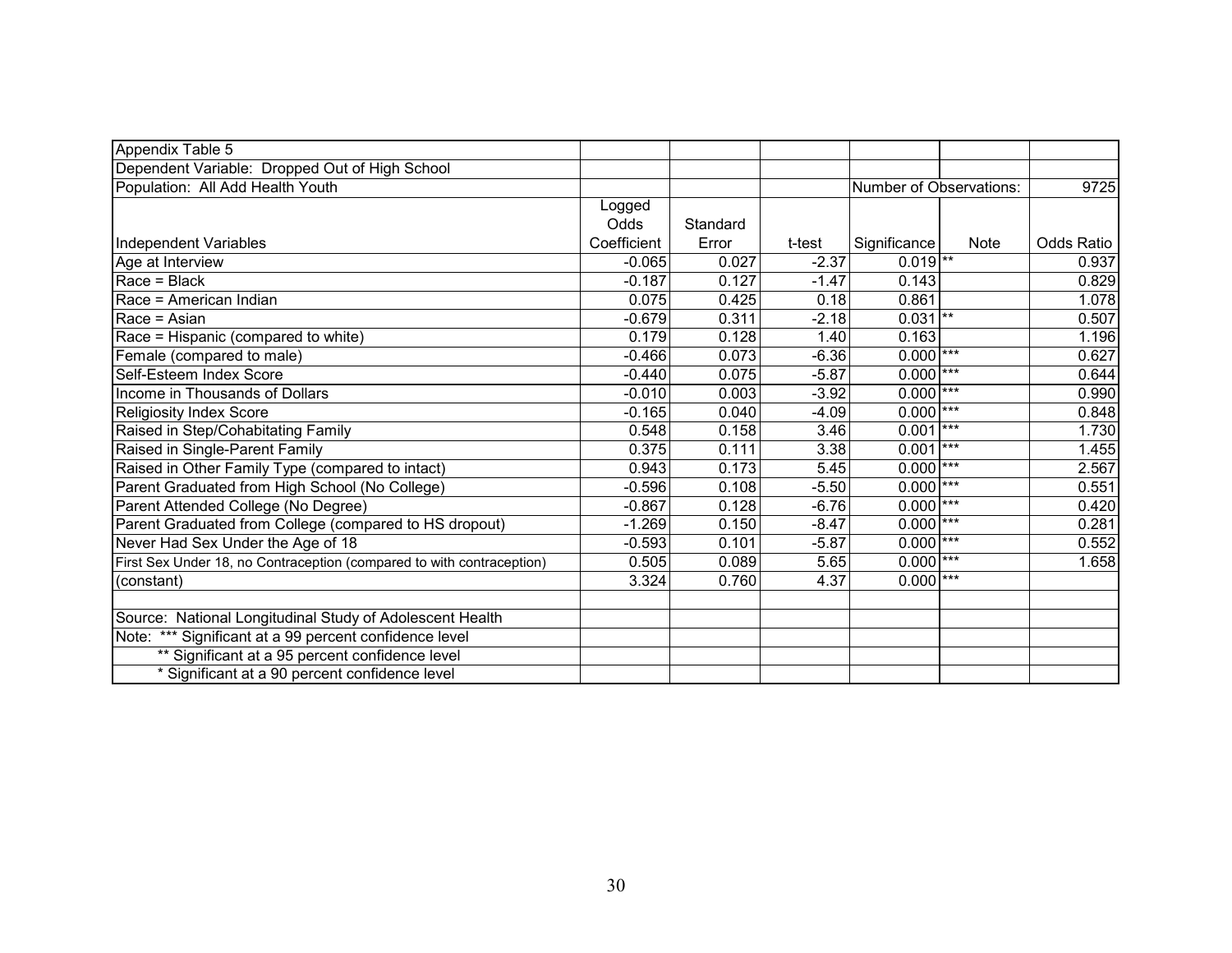| Appendix Table 6                                                      |             |          |          |                         |             |            |
|-----------------------------------------------------------------------|-------------|----------|----------|-------------------------|-------------|------------|
| Dependent Variable: Graduated from College                            |             |          |          |                         |             |            |
| Population: All Add Health Youth                                      |             |          |          | Number of Observations: |             | 9729       |
|                                                                       | Logged      |          |          |                         |             |            |
|                                                                       | Odds        | Standard |          |                         |             |            |
| Independent Variables                                                 | Coefficient | Error    | t-test   | Significance            | <b>Note</b> | Odds Ratio |
| Age at Interview                                                      | 0.691       | 0.044    | 15.66    | $0.000$ <sup>***</sup>  |             | 1.995      |
| Race = Black                                                          | $-0.351$    | 0.250    | $-1.40$  | 0.163                   |             | 0.704      |
| Race = American Indian                                                | $-2.346$    | 0.987    | $-2.38$  | $0.019$ <sup>**</sup>   |             | 0.096      |
| Race = Asian                                                          | 0.135       | 0.342    | 0.39     | 0.695                   |             | 1.144      |
| Race = Hispanic (compared to white)                                   | $-0.511$    | 0.170    | $-3.00$  | $0.003$ ***             |             | 0.600      |
| Female (compared to male)                                             | 0.733       | 0.094    | 7.83     | $0.000$ ***             |             | 2.082      |
| Self-Esteem Index Score                                               | 0.374       | 0.115    | 3.25     | 0.001                   | $***$       | 1.454      |
| Income in Thousands of Dollars                                        | 0.006       | 0.001    | 6.13     | $0.000$ ***             |             | 1.006      |
| Religiosity Index Score                                               | 0.116       | 0.065    | 1.78     | $0.077$ <sup>*</sup>    |             | 1.123      |
| Raised in Step/Cohabitating Family                                    | $-0.625$    | 0.309    | $-2.02$  | $0.045$ <sup>**</sup>   |             | 0.535      |
| Raised in Single-Parent Family                                        | $-0.448$    | 0.135    | $-3.32$  | $0.001$ ***             |             | 0.639      |
| Raised in Other Family Type (compared to intact)                      | $-1.094$    | 0.379    | $-2.88$  | $0.005$ <sup>***</sup>  |             | 0.335      |
| Parent Graduated from High School (No College)                        | 1.092       | 0.256    | 4.27     | $0.000$ ***             |             | 2.979      |
| Parent Attended College (No Degree)                                   | 1.128       | 0.262    | 4.30     | $0.000$ ***             |             | 3.090      |
| Parent Graduated from College (compared to HS dropout)                | 2.124       | 0.274    | 7.75     | $0.000$ ***             |             | 8.364      |
| Never Had Sex Under the Age of 18                                     | 0.460       | 0.132    | 3.49     | $0.001$ ***             |             | 1.584      |
| First Sex Under 18, no Contraception (compared to with contraception) | $-0.288$    | 0.163    | $-1.77$  | $0.080$ <sup>*</sup>    |             | 0.750      |
| (constant)                                                            | $-21.438$   | 1.232    | $-17.39$ | $0.000$ ***             |             |            |
|                                                                       |             |          |          |                         |             |            |
| Source: National Longitudinal Study of Adolescent Health              |             |          |          |                         |             |            |
| Note: *** Significant at a 99 percent confidence level                |             |          |          |                         |             |            |
| ** Significant at a 95 percent confidence level                       |             |          |          |                         |             |            |
| * Significant at a 90 percent confidence level                        |             |          |          |                         |             |            |